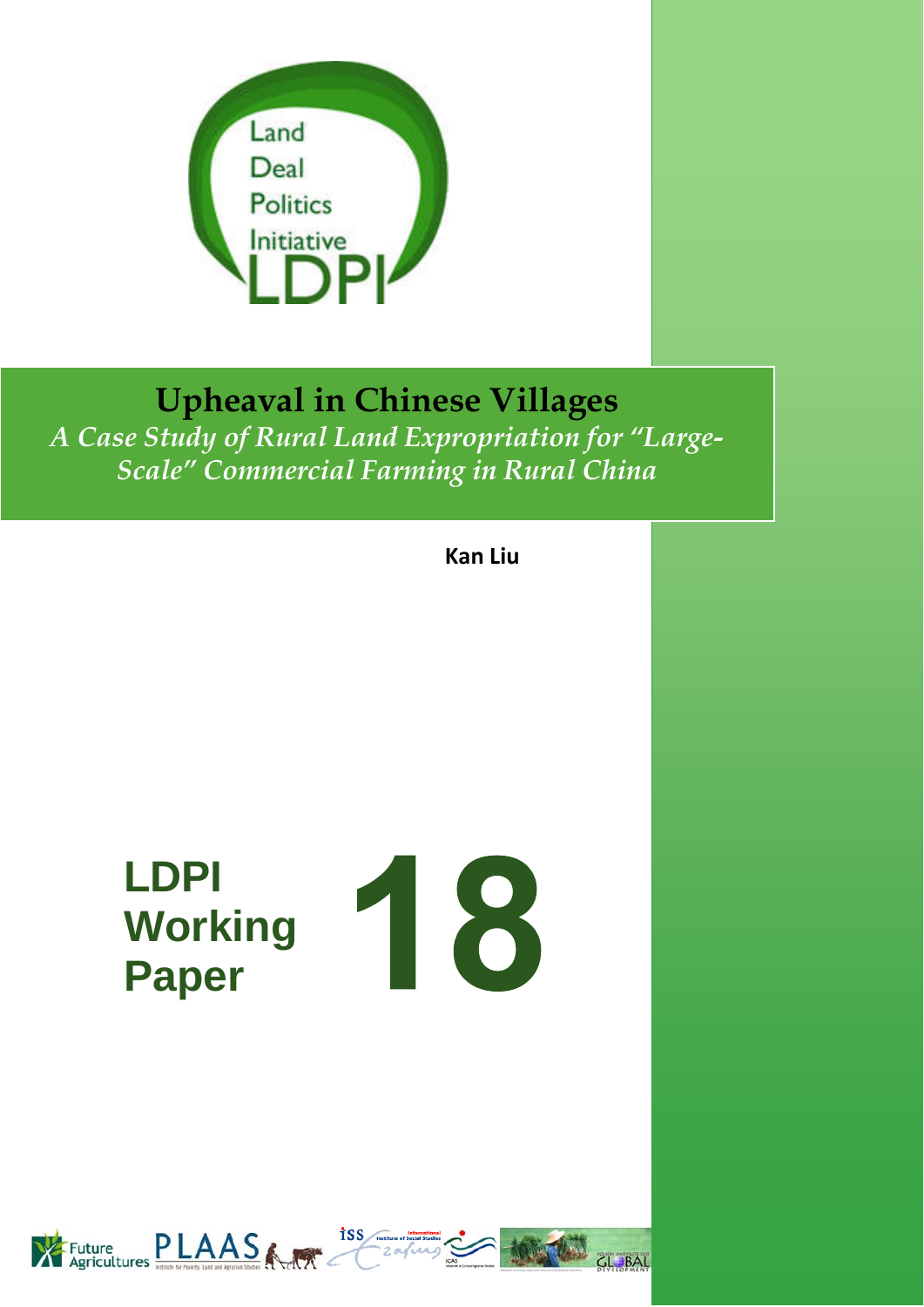# **Upheaval in Chinese Villages: A Case Study of Rural Land Expropriation for "Large‐Scale" Commercial Farming in Rural China**

*By* Kan Liu

| Published by:<br><b>The Land Deal Politics Initiative</b><br>www.iss.nl/ldpi<br>landpolitics@gmail.com |                                                                                                                                                                                      |                                                                      |                                  |
|--------------------------------------------------------------------------------------------------------|--------------------------------------------------------------------------------------------------------------------------------------------------------------------------------------|----------------------------------------------------------------------|----------------------------------|
| in collaboration with:                                                                                 |                                                                                                                                                                                      |                                                                      |                                  |
| <b>Institute for Development Studies (IDS)</b><br>University of Sussex                                 |                                                                                                                                                                                      |                                                                      |                                  |
| Library Road                                                                                           |                                                                                                                                                                                      |                                                                      |                                  |
| Brighton, BN1 9RE                                                                                      |                                                                                                                                                                                      |                                                                      |                                  |
| United Kingdom                                                                                         |                                                                                                                                                                                      |                                                                      |                                  |
| Tel: +44 1273 606261                                                                                   |                                                                                                                                                                                      |                                                                      | Website: www.ids.ac.uk           |
| <b>Initiatives in Critical Agrarian Studies (ICAS)</b>                                                 |                                                                                                                                                                                      |                                                                      |                                  |
| <b>International Institute of Social Studies (ISS)</b>                                                 |                                                                                                                                                                                      |                                                                      |                                  |
| P.O. Box 29776                                                                                         |                                                                                                                                                                                      |                                                                      |                                  |
| 2502 LT The Hague                                                                                      |                                                                                                                                                                                      |                                                                      |                                  |
| The Netherlands                                                                                        |                                                                                                                                                                                      |                                                                      |                                  |
|                                                                                                        |                                                                                                                                                                                      | Tel: +31 70 426 0664 Fax: +31 70 426 0799 E-mail: iss.icas@gmail.com | Website: www.iss.nl/icas         |
| Bellville 7535, Cape Town<br>South Africa                                                              | The Institute for Poverty, Land and Agrarian Studies (PLAAS)<br>School of Government, Faculty of Economic and Management Sciences<br>University of the Western Cape, Private Bag X17 |                                                                      |                                  |
| Tel: +27 21 959 3733                                                                                   | Fax: +27 21 959 3732                                                                                                                                                                 | E-mail: plaas@uwc.ac.za                                              | Website: www.plaas.org.za        |
|                                                                                                        | The Polson Institute for Global Development                                                                                                                                          |                                                                      |                                  |
| Department of Development Sociology                                                                    |                                                                                                                                                                                      |                                                                      |                                  |
| <b>Cornell University</b>                                                                              |                                                                                                                                                                                      |                                                                      |                                  |
| 133 Warren Hall                                                                                        |                                                                                                                                                                                      |                                                                      |                                  |
| Ithaca NY 14853                                                                                        |                                                                                                                                                                                      |                                                                      |                                  |
| United States of America                                                                               |                                                                                                                                                                                      |                                                                      |                                  |
| Tel: +1 607 255-3163                                                                                   |                                                                                                                                                                                      |                                                                      | Website: polson.cals.cornell.edu |

© February 2013 *All rights reserved. No part of this publication may be reproduced or transmitted in any form or by any means without prior permission from the publisher and the author.*

*Published with support from the UK Department for International Development (DfID), Atlantic Philanthropies, Inter‐Church Organization for Development Cooperation (ICCO), Ford Foundation and Miserior.*

*Land Deal Politics Initiative*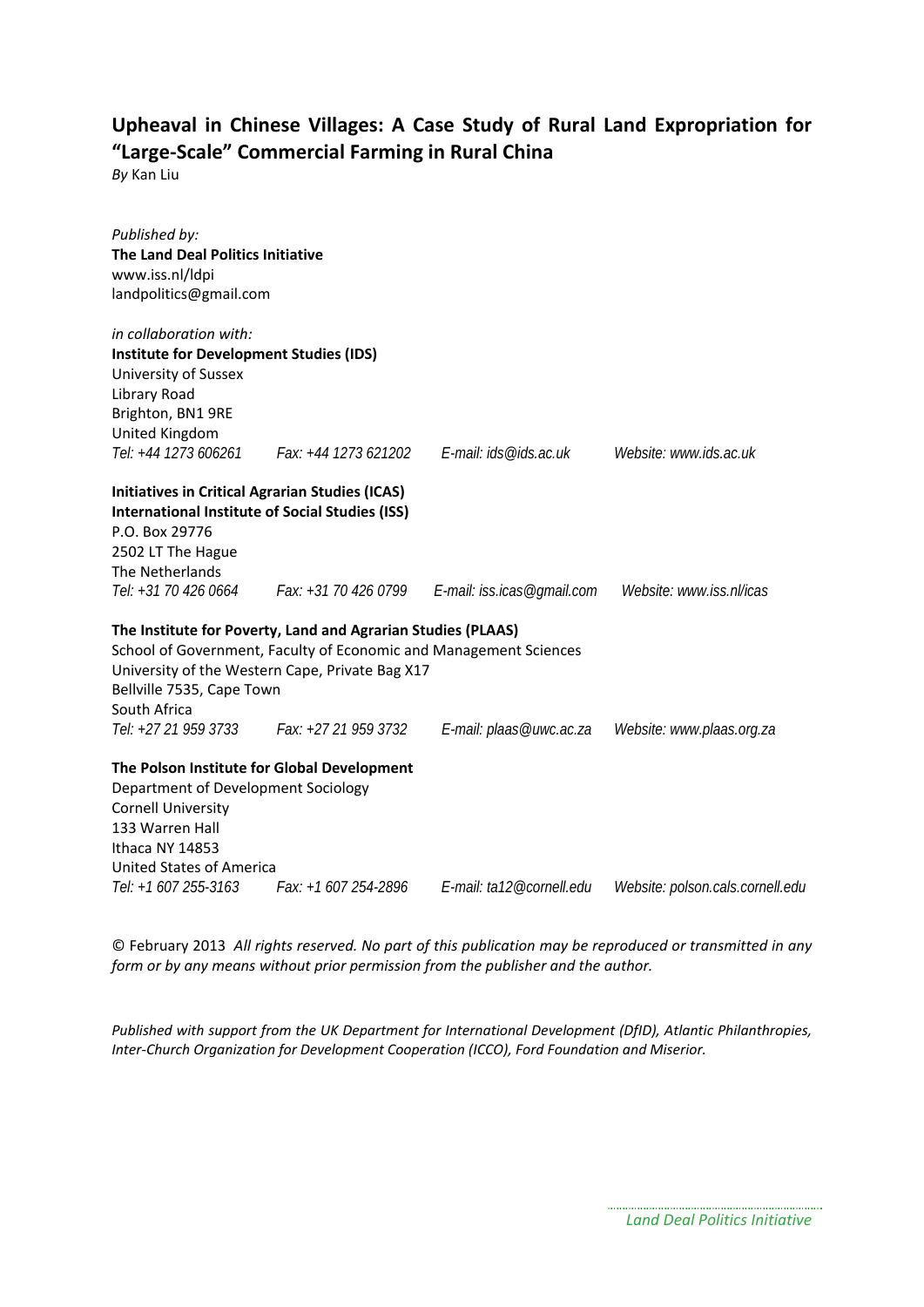#### **Abstract**

Tens of millions of Chinese peasants are in the process of being uprooted from their agricultural land and farmhouses, leaving them in the short run with few means to sustain their families. This study examines a very recent campaign in China to consolidate land for large-scale commercial farming, analyzing three major actors, namely agribusiness entrepreneurs, local government officials, and peasants. This example of very large-scale rural land grabbing is tightly connected to the new stateled campaign of "Constructing a Socialist New Countryside." By comparing two models of land consolidation, defined by the author as "reversible" and "irreversible," she argues that the top‐down implementation of the campaign favors the "irreversible" model, thus causing many unintended consequences, including forced land dispossession, a rise in agrarian capitalist land accumulation, and increased hardships on vast numbers of peasants who have now lost much of their autonomy, while becoming precarious wage laborers.

# **About the Author**

**Kan Liu:** After receiving Bachelor's degrees in Economics and Chinese Literature at Berkeley, Kan is now a PhD student studying Geography at UCLA. She was born and raised in a small hamlet in rural China, the fifth daughter of a peasant family. She also worked several years on an assembly line in South China. As a peasant veteran, she is committed to peasants' rights globally.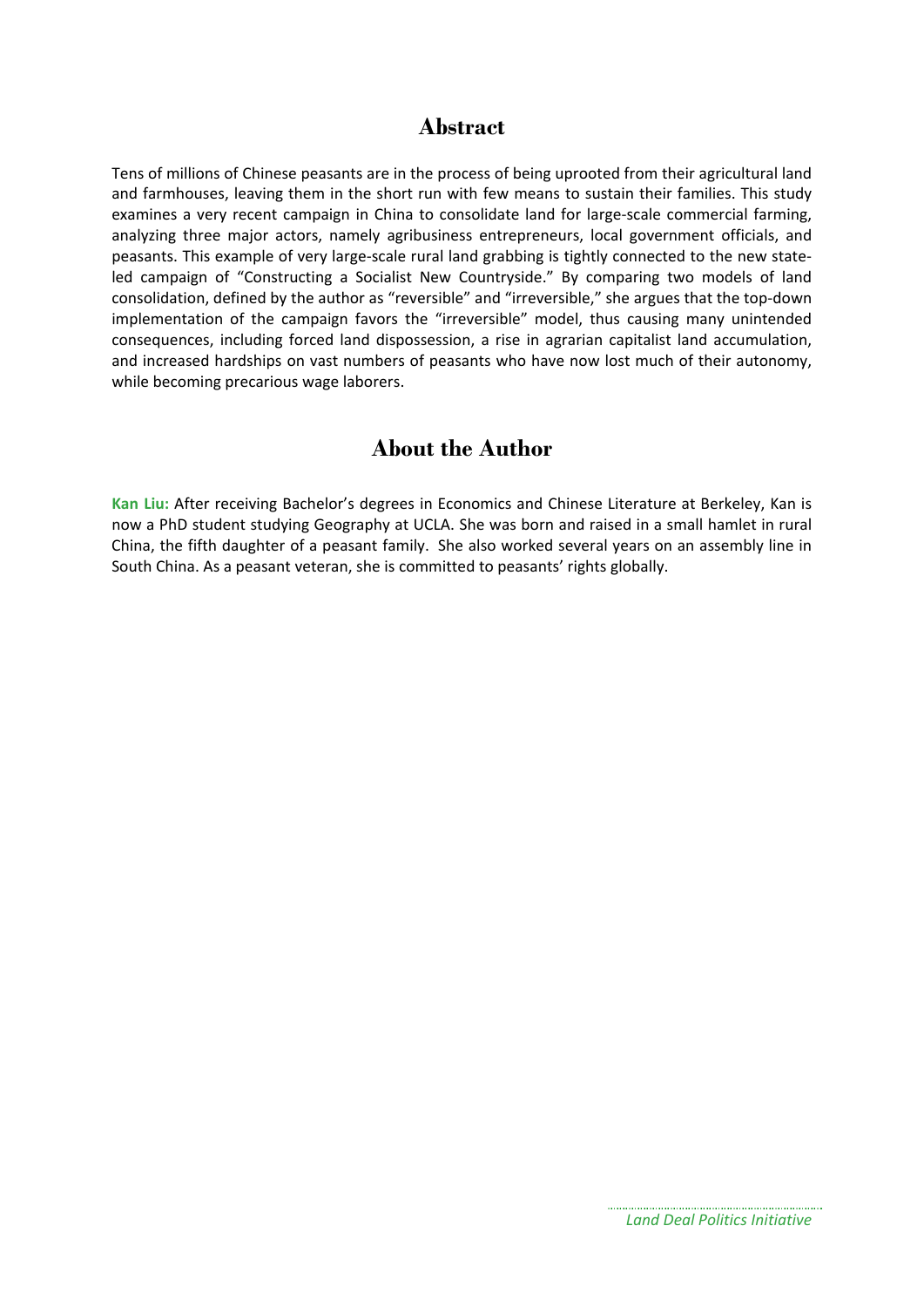# **Table of Contents**

| 3 A Case Study of Rural Land Transfer for "Large-Scale" Farming  5 |  |
|--------------------------------------------------------------------|--|
|                                                                    |  |
| 3.2 Local Government Officials: Career Advancement and Wealth  8   |  |
|                                                                    |  |
|                                                                    |  |
|                                                                    |  |
|                                                                    |  |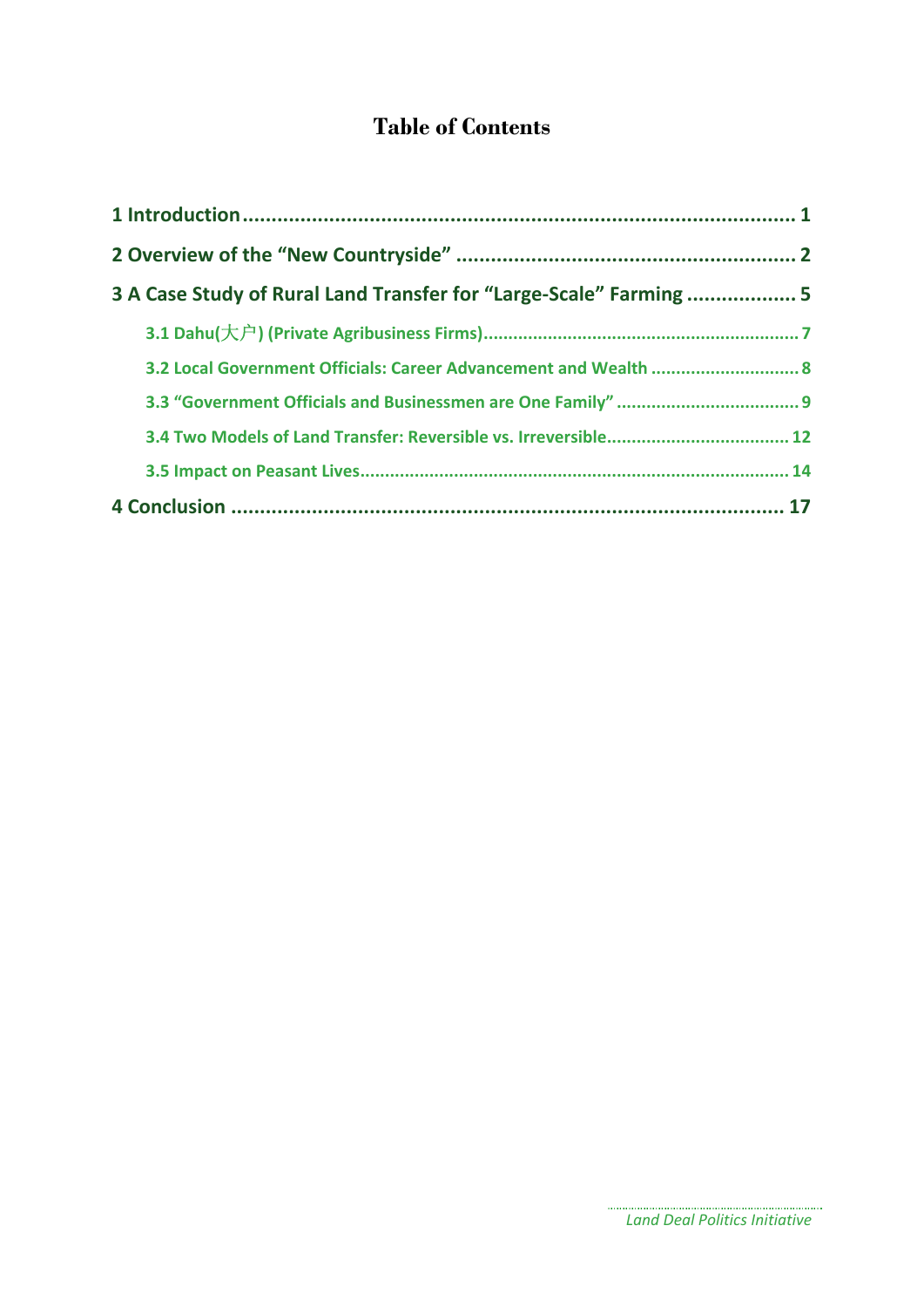# **1 Introduction**

The new Chinese government‐sponsored campaign "Constructing a Socialist New Countryside"(社会 主义新农村建设)—or "New Countryside" (新农村)for short—which seeks to completely modernize China's "backward" rural society, has put a new spotlight on China's Eleventh Five‐Year Plan, first announced in 2005. Since its initial implementation, development projects have rampaged through every village, transforming Chinese rural society according to a particular "modern" perception, namely one focusing on the new, on orderliness, on cleanliness, on density, and on tall buildings. Every rural region in China—in particular central and western inland regions previously excluded from the rapid economic development of recent decades—is now undergoing a transformation. Now, finally, their chance has come to modernize. In support of this national campaign, local administrative officials have embarked on a program of land consolidation by promoting the "transfer of land use rights"(土地承包经营权流转), or "land transfer"(土地流转)for short. By promoting modern agriculture, the goal is to transform China's agricultural sector from one based on small peasant households to one based on large-scale and market-oriented commercial farms. Supporters of the campaign firmly believe that large‐scale farming is a necessary path—if not the only path—to solve China's agricultural problems and create a brand new countryside. Forcefully accelerating the land transfer process in hinterland regions simultaneously has as a goal the release of ever more "surplus" labor from the agricultural sector, thus continuing to fuel China's almost miraculous economic growth of the past two to three decades, which has heavily relied upon labor‐ intensive manufacturing. Through further urbanization and industrialization, the Chinese government hopes to reduce the agricultural population to less than 30 percent (from its current 48 percent) by 2025.<sup>1</sup>This very recent rural phenomenon has thus far attracted relatively little scholarly attention, despite its potential to affect hundreds of millions of people in China over the course of the next decade. $2$ 

This paper seeks to explore a set of questions revolving around the state-led "New Countryside" campaign to transform rural China. What is involved in the rural land transfer process? How, practically speaking, does it work on the ground? Numerous actors are involved in the land transfer process, including the state (particularly at the county and the township levels), private entrepreneurs, and small farmers. What has been the impact of the campaign on the different actors? What has motivated state officials to support the entrepreneurs? How has state-led rural development shaped agribusiness practices and/or is shaped by the demands of the private sector? Whereas the focus of the research is on China's domestic "land grabbing," China is increasingly playing a role in rural development in Africa. It is hoped that better understanding China's domestic campaign will provide insight on China's involvement in the Global South as well.

Current research by scholars and journalists has focused on two types of large‐scale land dispossession at the hands of Chinese businesses and government authorities. The international press has played an important role exposing one of these, the notorious land seizures in or near many large urban areas for the purposes of real estate development projects. Scholarly studies by Hsing You-tien and others have provided detailed analyses, examining how this form of land

 $1$  According to the Chinese National Bureau of Statistics, as of 2011, the Chinese population reached 1.347 billion people, of which 48.7% consists of the rural population. See "People's Republic of China 2011 Economic and Social Development Statistics Bulletin 中华人民共和国 2011 年国民经济和社会发展统计公报," 2/22/2012 <http://www.stats.gov.cn/tjgb/ndtjgb/qgndtjgb/t20120222\_402786440.htm>.<br><sup>2</sup> For the only substantial scholarship on China's "New Countryside," published shortly after the inauguration

of the Eleventh Five‐Year Plan, see Jingzhong Ye 叶敬忠, *Nongmingshijiao de sinnongcunjianshe* 农民视角的 新农村建设, (Beijing: Shehuikexuewenxianchubanshe, 2006).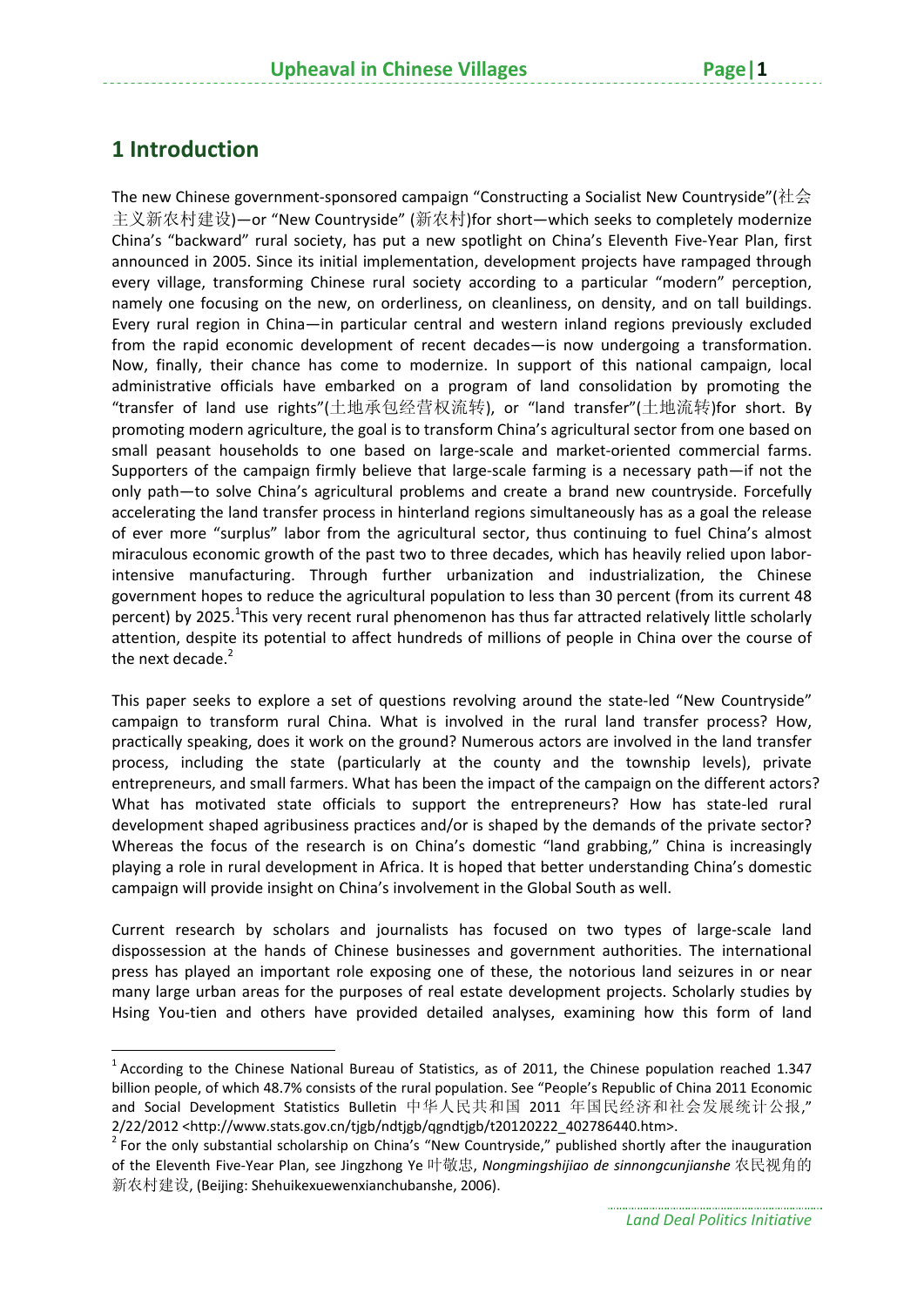dispossession in Beijing, Shanghai, Guangzhou, Chongqing, and other provincial capitals has fueled a "demolition economy."<sup>3</sup> A second subject of growing attention involves China's land grabbing overseas.4 In recent years, confident with its economic growth, China has begun to emulate Western countries in seeking to secure natural resources, including land, in countries all over the world. China's overseas investments, especially in the Global South, has begun to attract the attention of the Western media, NGOs, and scholars, all of whom have come to recognize a familiar pattern of Chinese land grabbing. In 2008, GRAIN, a non‐governmental organization in Spain identified China as a major "land grabber." The present paper expands on our understanding of Chinese-organized land transfers and seizures by examining land grabbing in inland rural China. Over the last five to seven years, in thousands of rural villages all across China, peasant farmhouses have been seized and demolished in order to consolidate agricultural land to support large‐scale privately‐run commercial farms, theme parks, high-tech agricultural exhibition centers, high-rise apartments, etc. Scholarship so far on this very recent phenomenon (discussed in more detail below) has generally taken a macro‐level perspective, without taking into full account the concrete impact of land transfers on the lives of the individuals involved. This case study seeks to remedy this lacuna.

# **2 Overview of the "New Countryside"**

After three decades of radical economic reforms focused on an export-oriented industrial model, China's economy has become one of the largest in the world and continues to grow at a fantastic rate. However, not all Chinese citizens have benefited equally from China's recent economic successes. An institutional framework known as the household registration (*hukou*) system has created an "invisible" wall that divides agricultural from non-agricultural households. Originally implemented in the early 1950s to prevent the rural population from relocating to the cities, the *hukou* system assigns to every individual a place of permanent residence. Decades ago, it was not possible to obtain ration coupons away from one's *hukou*, making it impossible to subsist away from home. However, beginning with the economic reforms of the 1980s, the *hukou* system has been gradually loosened, in order to give newly emerging manufacturing and exporting zones in South and East China access to China's rural labor supply. However, many social benefits granted to urban dwellers are not available to rural migrants, preventing them from enjoying public education, health care, and other forms of social insurance available in large cities. As a result, when migrants have children, become sick or injured, or grow old, they must return to their rural homes.

It is true that rural-urban migration has partly alleviated income inequality between advanced regions and inland areas. However, this same phenomenon has accentuated weaknesses in the agricultural sector. More specifically, because young migrants have rushed to the cities in tremendous numbers for jobs and other opportunities, the entire generation from 18 to 45 years of age is often largely absent from rural villages. In these villages—often referred to as "hollow villages" (空心村)—one only encounters older adults, as well as their grandchildren, sent back to the villages because their parents cannot afford schools or child care in the cities.<sup>5</sup>As a result, the elderly are not only the main labor force in China's agricultural sector, but also the main caretakers of children. Not only does China's agricultural sector remain underdeveloped, there has also been a significant decline in the size and quality of the agricultural labor force, which Christiansen identifies as one of

<sup>3</sup> You‐tien Hsing, *The Great Urban Transformation: Politics of Land and Property in China* (Oxford: Oxford University Press, 2010).

<sup>4</sup> Irna Hofman and Peter Ho, "China's 'Developmental Outsourcing': A critical examination of Chinese global 'land grabs' discourse," *The Journal of Peasant Studies* 39:1 (2012):1‐48. <sup>5</sup>

<sup>5</sup>Jingzhong Ye and Pan Lu, "Differentiated Childhoods: Impacts of Rural Labor Migration on Left-behind Children in China," *The Journal of Peasant Studies* 38:2 (2011): 355‐377.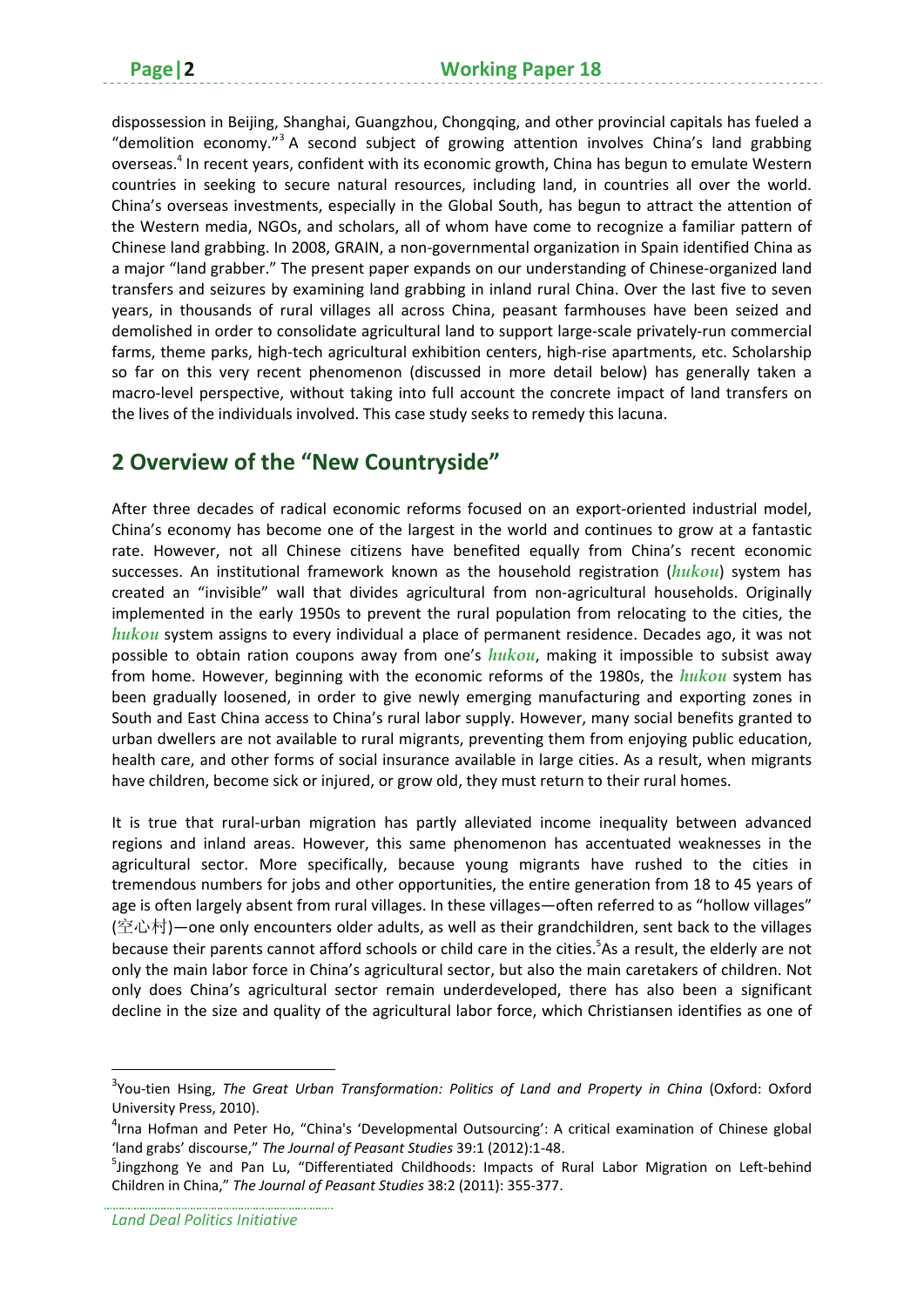the reasons contributing to the "food security" problem in China. <sup>6</sup>In contemporary China, this set of phenomena is usually referred to as the *sannon*g problem.<sup>7</sup>

The "New Countryside"—first introduced and formulated in 2005 as part of China's Eleventh Five‐ Year Plan—was designed to address the *sannong* issue through formal government intervention. The plan proposed modernizing China's "backward" countryside by pouring money directly into rural development. In this paper, I have focused on one of the most radical elements of the "New Countryside," involving the dislocation of large segments of the rural population from their homes into recently constructed "new villages/resettlement districts" (新村/安置区). As proudly remarked by one township party secretary, "All natural villages in this township will disappear in the near future as the 'New Countryside' experiment further progresses in this area."<sup>8</sup> The township in question—near Wuhu on the Yangzi River—is currently constructing 6,000 apartments at a single "village" site, capable of accommodating 23,000 people. Ironically, the entire township population is currently only 20,000.

Although quite radical, this approach to reconstructing the countryside is, nevertheless, preferred for two reasons. The first reason involves China's particular conception of modernization, in which tall, new buildings have special symbolic significance. The construction of multi‐story apartment buildings in the rural "new villages" can be explained partly on these grounds alone—from the Chinese perspective, tall buildings are a necessary component of the modernization process that is at the core of the "New Countryside" campaign. As a result, government central planners believe that, because of the cachet of urban life in China today, peasants would prefer to live in urban‐like communities with thousands of apartments concentrated in one location. To be sure, modern conveniences built into these new apartments—including reliable plumbing, electricity, and the internet—are greatly appreciated by the peasants. It is no surprise, then, that the township party secretary was so proud to replace "natural villages" with the "new villages."

The second critical reason is that the Chinese central government has become increasingly concerned in recent years with guarding China's "national grain security" (国家粮食安全). In 2006, the government calculated that it was necessary to cultivate 1.8 billion *mu* (approximately 120 million hectares)<sup>9</sup>of land in order to produce enough food for the whole nation. On a macro level, planners have sought to achieve this goal by assigning specific quotas to each city and township, restricting the amount of land that could be used in non-agriculture-related construction. To allow certain urban centers to circumvent these land quotas, China's Ministry of Land and Resources (国土 资源部)subsequently promulgated an experimental "urban-rural construction land exchange" (城乡 建设用地增减挂钩) program in certain parts of China, with the goal of reaching a compromise between grain security and urban land requirements.<sup>10</sup>For example, a city now can exceed its assigned quota by "generating" equivalent amounts of agricultural land in rural areas elsewhere in

<sup>7</sup> June 2012:2. <sup>9</sup> <sup>1</sup> hectare <sup>=</sup> <sup>15</sup> *mu*.

<sup>6</sup> Flemming Christiansen, "Food security, Urbanization and Social Stability in China," *Journal of Agrarian Change* 9:4 (2009): 548‐575.

<sup>7</sup> Jun Han, *Pojiesannongnanti: 30 niannongcungaigeyufazhan* (Resolving the Difficult Problem of the Three Rural Issues: 30 Years of Rural Reform and Development) (Beijing: Zhongguofazhanchubanshe, 2008) 韩俊, 破 解三农难题: 30年农村改革与发展 (北京: 中国发展出版社, 2008).Sannong literally means "three agricultural [issues]." The "three" refers to peasants, rural villages, and agriculture. Note that the state has focused more on the economic facet of these problems, rather than on the impact of rural‐urban migration on village society. 8 "Gongyehuachengzhenhuadazaoyiyeyijubinjiangxinzhen 工业化城镇化打造宜业宜居滨江新镇,"*Wuhu Daily*

<sup>&</sup>lt;sup>10</sup> "Chenxiangjiansheyongdizengjianguagoushidianguanlibanfa 城乡建设用地增减挂钩试点管理办法," *Ministry of Land and Resources of the People's Republic of China* 27 June 2008 <http://www.mlr.gov.cn/zwgk/zytz/200903/t20090302\_685435.htm>.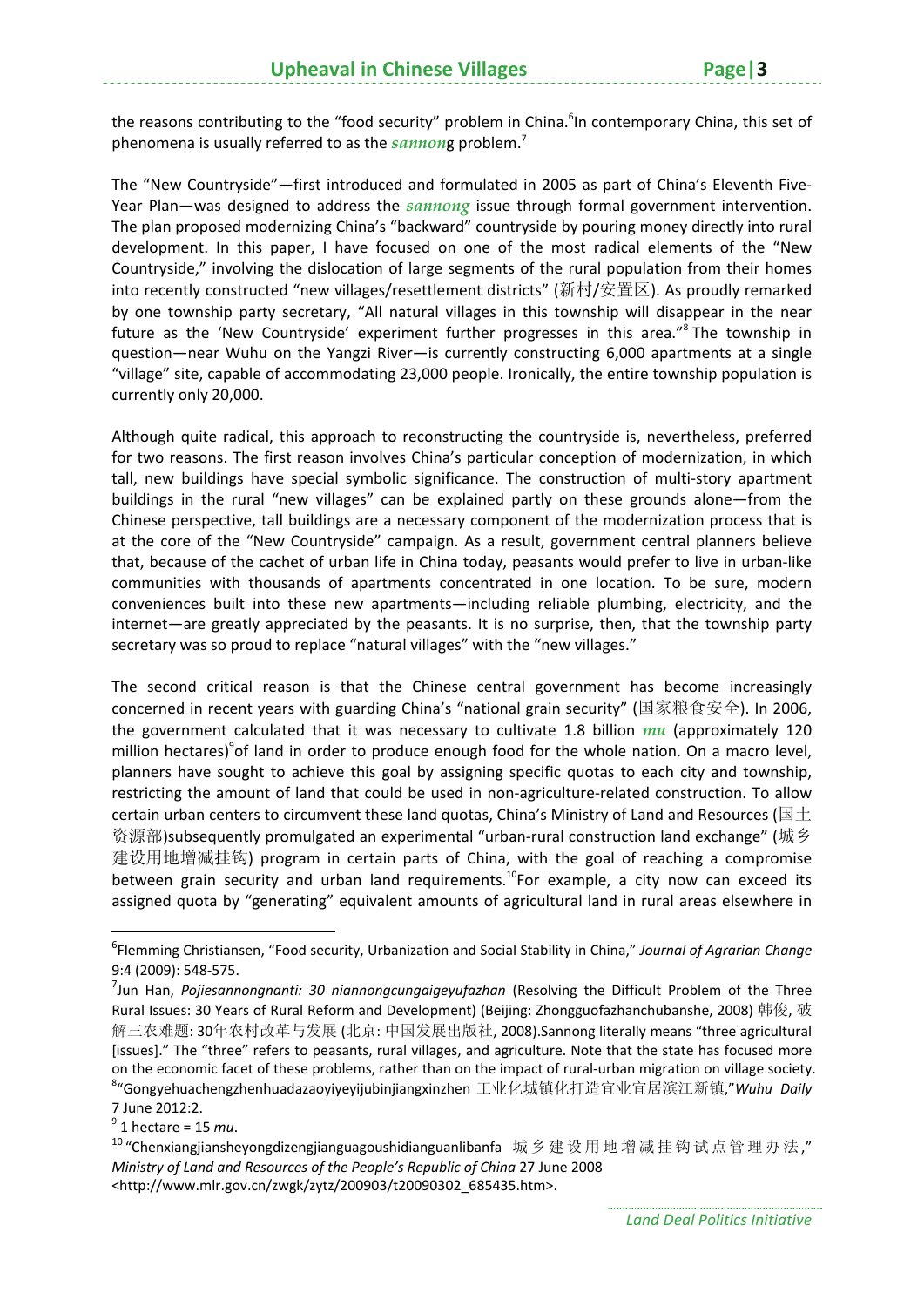the county. A common approach to "generating" agricultural land involves precisely the concentration of scattered peasant households into high-rise apartments. By then demolishing old farmhouses and "re‐cultivating" the land on which the farmhouses stood, China's overall agricultural land can be increased, thus countering land lost to urban real estate and industrial projects.

Although there has been general acclaim and praise for the achievements of the "New Countryside" in newspapers and televised news reports, the Chinese media also occasionally broadcasts criticism from Chinese government officials and scholars alike. As early as 2010, an editorial published in the *Southern Weekend* criticized the notorious practice of "forcing peasants to go upstairs" (逼农民上 楼)—that is, relocating peasants against their will into the newly constructed high‐rise apartments inthe resettlement "new villages." $11$  The editorial noted that local governments sometimes demolished houses that peasants had themselves recently built using their own funds. Other scholars have criticized many practices associated with the "New Countryside" as a perversion of the campaign's stated goal of "supporting agriculture and benefiting peasants" (支农惠农).

There has been a similar range of opinions about the "New Countryside" among scholars. Most scholars taking a macro‐level perspective have tended to praise the new developments. The Chinese economist Justin Lin (Lin Yifu), for example, advocates for the new countryside movement on the basis of classic Keynesian theory—that increasing government expenditure on infrastructure in the rural countryside would boost weak rural domestic consumption on manufactured goods (e.g. refrigerators, televisions, washing machines, etc.), thus shifting the direction of the Chinese economy away from an export-oriented focus.<sup>12</sup> Lin argues that constructing a new countryside not only would solve the problem of the glut of manufactured goods by creating a new consumer base, but also would reduce rural-urban disparities in standards of living. StigThogersen, on the other hand, asserts that the "new countryside" campaign may serve to strengthen social cohesion and morality in rural China.<sup>13</sup> As Thogersen observes, both Chinese government officials and intellectuals are concerned about increasingly "selfish" and "uncivil" individualist behavior among Chinese people, who have lost the guidance of either socialist ideology or traditional morality following post-Mao decollectivization and the radical economic reforms of the 1980s.

Focusing on the macro-level, however, disregards the questions of how the government campaign has been implemented at the local level and what the impact of the government campaign might be on the lives of individuals. The only substantial scholarly study of the "New Countryside" focusing on peasants, by Ye Jingzhong of China Agricultural University, was published in 2006, shortly after the initial implementation of the "New Countryside" policy. Ye and his research team focused on peasant perspectives on rural development, interviewing 480 peasants from eight villages in four different provinces. The team utilized the central government's five-point guidelines in evaluating the "New Countryside": "productivity development" (生产发展), "comfortable livelihood"(生活宽 裕), "the civilizing of village morals"(乡风文明), "orderliness and cleanliness of villages" (村容整洁), and "democratic administration" (管理民主). The survey revealed that, between these five points, peasants prioritized improving land productivity and increasing family income more than the other three points. However, the study also found that, in practice, most local governments invested their limited funds almost entirely to bringing order and cleanliness to the villages. Ye and his group

<sup>12</sup>Yifu Lin, "Xinnongcunyundongyuqidongneixu" (A New Village Movement and Stimulating Domestic Demand), *Xiao chengzhenjianshe*, 8 (2005).

*Land Deal Politics Initiative*

<sup>&</sup>lt;sup>11</sup>"Difang 'quandiyundong' ponongmin 'shanglou' kongweixian 地方 '圈地运动' 迫农民 '上楼' 恐违宪," *Southern Weekend* November 3 2010 <http://www.infzm.com/content/52105>.

林毅夫, 新农村运动与启动内需, 小城镇建设, 2005 年第 08 期.

<sup>&</sup>lt;sup>13</sup>StigThogersen, "Revisiting a Dramatic Triangle: The State, Villagers, and Social Activists in Chinese Rural Reconstruction Projects," *Journal of Current Chinese Affairs* 38:4 (2009):9‐33.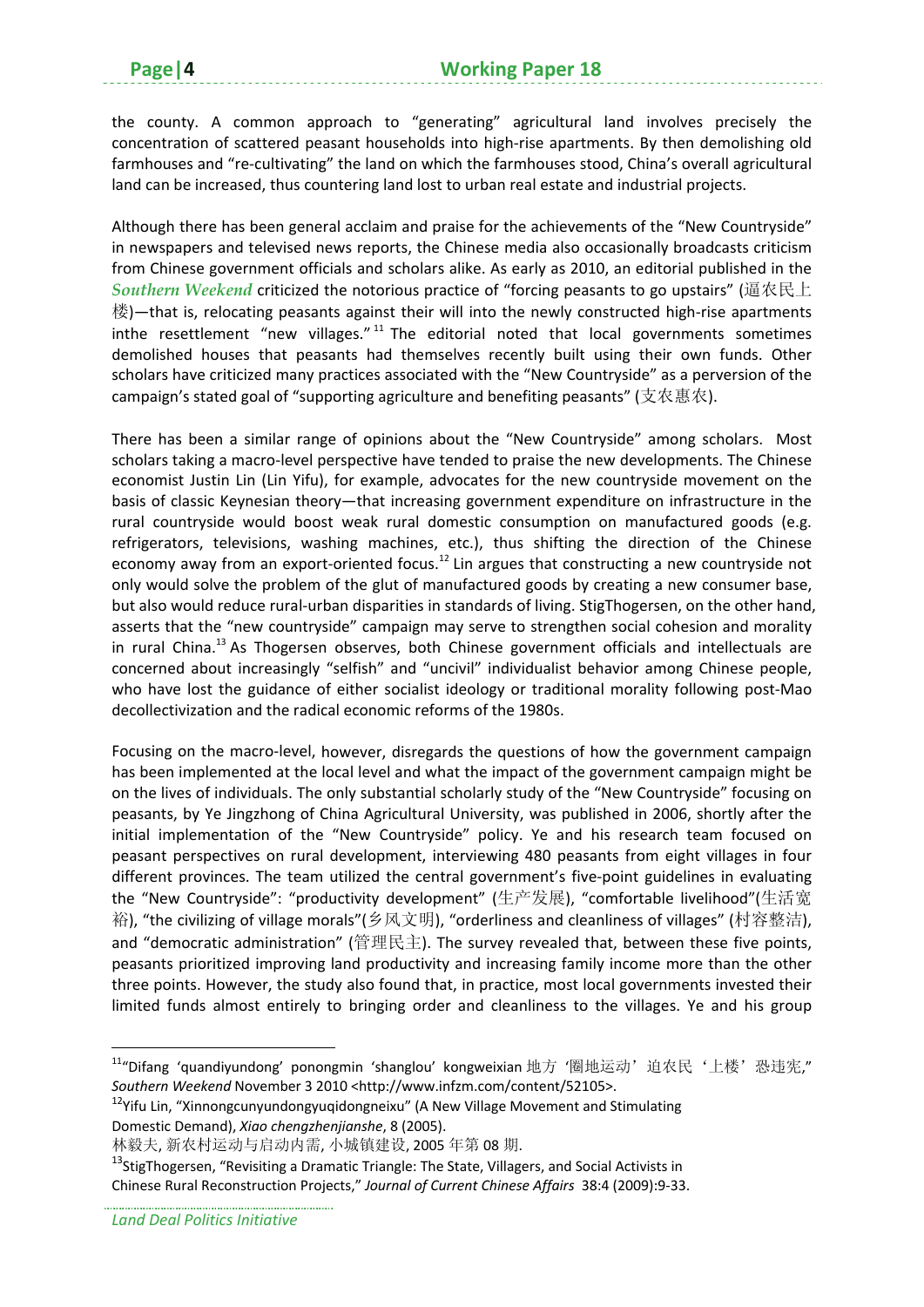proposed two reasons to explain local government efforts. One was the lack of funds available to local governments. When agricultural taxes were eliminated in 2006, local governments lost one of their main sources of revenue. With only limited financial support from the central government, the first round of the "New Countryside" campaign focused on improving village appearance—planting flowers, renovating toilets, removing trash from around farmhouses, etc.—which required less capital investment, yet led to visibly observable change. A second reason involved the system of career evaluation of officials. This system evaluates government officials based on accomplishments exceeding assigned quotas. The evaluation system is based on quantitative measurements rather than quality.

A few additional studies have also addressed the subject of local government officials. Cai and Guo argue that local government officials and party cadres are the major land predators, taking advantage of rural collective ownership.<sup>14</sup>In contrast to this predatory model, Schubert and Ahlers argue that county and township officials play a positive and critically important role when executing and implementing the "New Countryside" policy on the ground.<sup>15</sup> Local government officials form a "strategic group" that efficiently coordinates as many as 14 autonomic departments and sources to develop local economies. Schubert and Ahlers conclude that, by and large, this arrangement constitutes a win‐win‐win situation, for the central government, the local government, and the villagers as well.

Both these macro- and micro-level studies of the "New Countryside" remain invaluable for understanding the impact of rural reconstruction development on rural society. However, the "New Countryside" campaign has survived now for over five years, beyond the conclusion of the Eleventh Five‐Year plan. The Twelfth Five‐Year plan of 2011 asks for the "acceleration of the construction of a Socialist New Countryside" (加快社会主义新农村建设). Initially, at the time of Ye's study, the campaign involved only two actors: local governments and peasants. Now, in addition, private agribusiness firms have begun to participate actively in large‐scale land transfers. Without doubt, it is time for an up-to-date analysis of the "New Countryside," taking into account the agribusiness entrepreneurs and their relationships with local government officials. This paper explores the latest development in the national campaign to modernize rural China. What are the impacts of allowing the private sector to invest in, actively plan, and manage "New Countryside" development, especially on peasant livelihoods and rural society? What role do local government officials now play in this rural reconstruction process?

# **3 A Case Study of Rural Land Transfer for "Large‐Scale" Farming**

To explore these questions, a case study was carried out focusing on Anhui, an inland province in central China. Anhui Province relies primarily on agriculture as its economic mainstay; it is also one of the largest suppliers of migrant labor for coastal industrial centers. In July 2011, I conducted preliminary interviews with both peasants and county‐level bureaucrats involved in land transfer projects in two counties in southern Anhui. In June 2012, I returned to one of these sites—Nanshan County—for more fieldwork. I also visited Beishan County, in northern Anhui Province, to conduct further research. Studying these two counties offers the possibility of assessing the impact of crop-

<sup>14</sup>XiaolinGuo, "Land Expropriation and Rural Conflicts in China," *China Quarterly* 166 (2001): 422‐39.

Alvin So, "Peasant Conflict and the Local Predatory State in the Chinese Countryside," *The Journal of Peasant Studies* 34:3 (2007):560‐581; Yong‐Shun Cai, ''Collective ownership or cadres' ownership?

The non‐agricultural use of farmland in China,''*China Quarterly* 175 (2003): 662–80.

<sup>&</sup>lt;sup>15</sup>Gunter Schubert and Anna L. Ahlers, "County and Township Cadres as a Strategic Group: Building a New Socialist Countryside in Three Provinces," *The China Journal* 67(2012): 67‐86.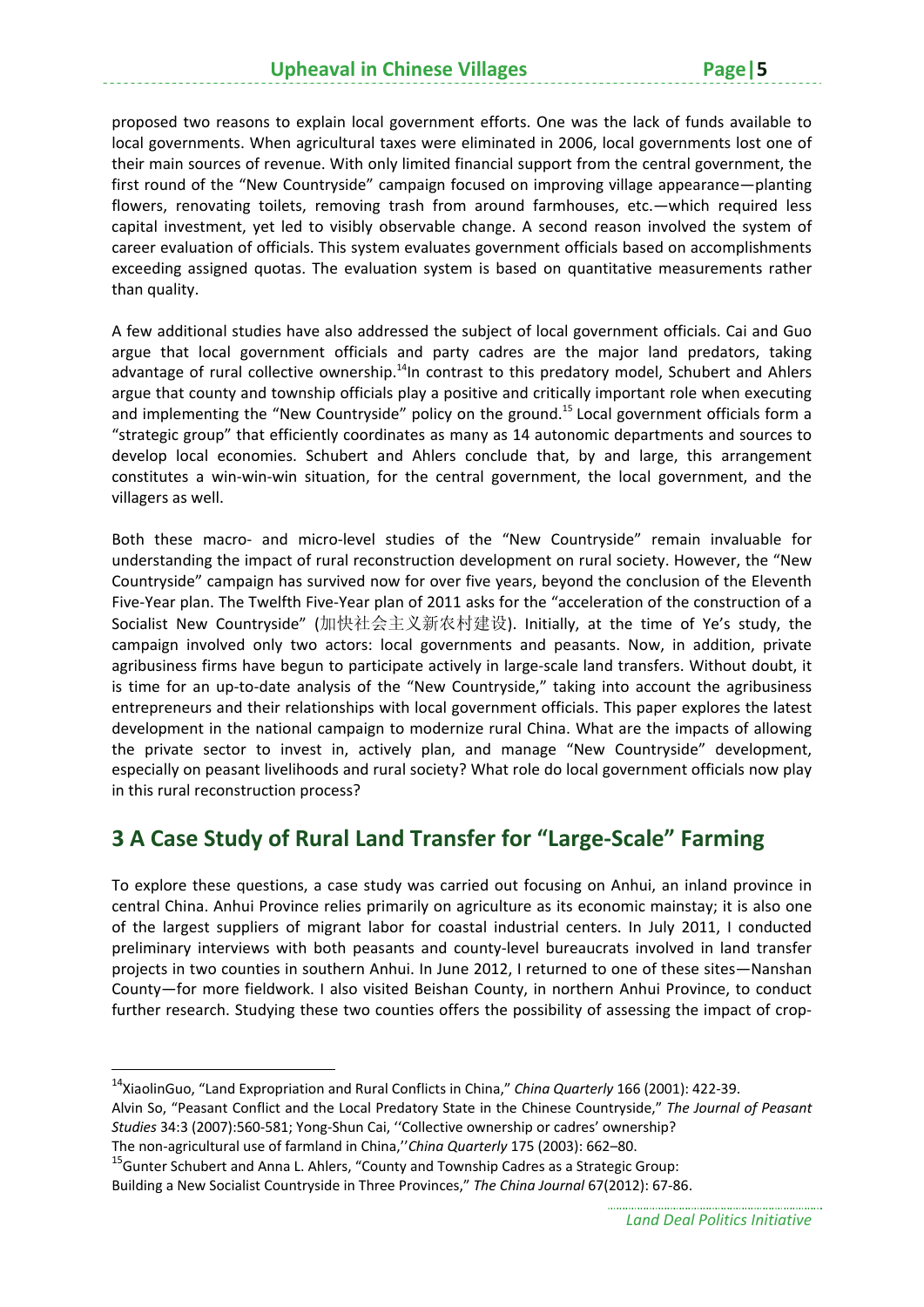specific requirements on land transfer—Nanshan is in a rice-growing region, whereas Beishan grows corn.

Over the course of the month of June, I interviewed several local government administrators, including two county-level, seven township-level, and seven village-level officials. It is worth mentioning that all local officials I interviewed were quite willing to talk to me despite a tendency in other situations to be suspicious of overseas researchers. In fact, in accordance with the Chinese Communist Party's long tradition of using experimentation at the local level as a policy approach, "New Countryside" model sites are publicly described as "experimental" (试点).Different local governments are encouraged to undertake different implementation strategies, and officials overseeing any one project welcome researchers and journalists as a way of advertising the successes of their own local model.<sup>16</sup>Besides government officials, I also interviewed fourteen private agribusiness entrepreneurs, and eight "landless" peasants who had been coercively moved out of their homes and off of their land. In order to experience peasant life after displacement, I lived four days and three nights with a "landless" peasant household in a new resettlement village— Golden Lake New Village in Nanshan County. It should be noted that all person and place names have been changed in order to protect my informants.

One important research limitation involves sample selection. I obtained contact information for agribusiness firms (referred to as *dahu* below) from county and/or township officials. It is very possible that local government officials directed me towards agribusiness entrepreneurs with whom they had personal connections. Consequently, I did not encounter many of the smaller agribusinesses that were organized without village or county government support. *Dahu* data from Nanshan County is most likely to suffer bias as a result. Because the Beishan County government has gotten involved in land transfer just this year, local village officials there did not yet have lists of registered entrepreneurs. Thus, they brought me to visit *dahu* that they had heard about through word of mouth. In future research, I will try to assess the scope and significance of unregistered *dahu* in Nanshan County as well.

The discussion of rural land transfer and conversion below is organized around five topics. The first topic concerns the *dahu*—that is the new active participants in the "New Countryside" campaign. Focus then turns to another key group—local government officials—looking at both their views about the rural land transfer project, and the incentives driving them to participate. Next, I examine the relationship between government officials and agribusiness entrepreneurs, before turning to a comparison of "reversible" and "irreversible" models of land transfer and conversion. I then explore the impact of "irreversible" land transfers on a specific community of peasants. Finally, the paper concludes with policy suggestions for alternative paths to rural development.

 $16$ Heilmann has convincingly argued that local experimentation is a distinct policy instrument that has been used by the Chinese Communist Party as a strategy of adaptive governance since its founding in the 1920s; see Sebastian Heilmann, "From Local Experiments to National Policy: The Origins of China's Distinctive Policy Process," *China Journal* 59 (2008):1‐30.

The local officials have nothing to lose. They are unlikely to be penalized if they are criticized in the press, because a certain number of failures are to be expected given the campaign's "experimental" designation. On the other hand, if the local model is to be eventually chosen by central government officials for national implementation—a guaranteed boost to the local officials' careers—the local model needs to be first publicized by researchers and the press in order to gain attention.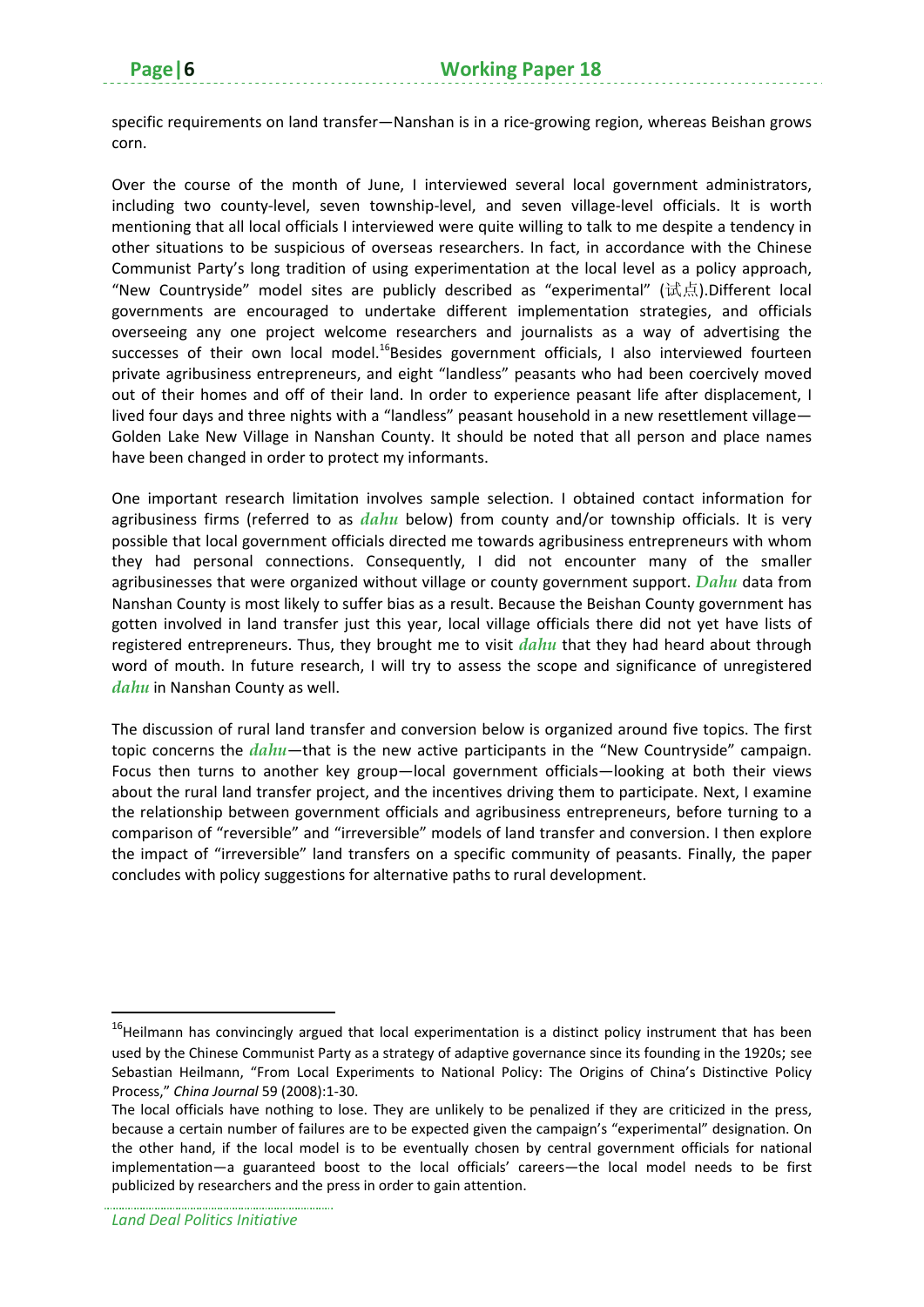# *3.1 Dahu(*大户*) (Private Agribusiness Firms)<sup>17</sup>*

Given the increasing importance of *dahu* in the "New Countryside" campaign, it is worth beginning with them. Literally, *dahu* means "large household," referring to a family whose production has far surpassed subsistence levels. In terms of size, a *dahu* ranges from a single peasant household to a large agribusiness firm with over one hundred employees. During my fieldwork, I contacted and interviewed owners of six *dahu* in Nanshan County, and eight in Beishan County.I observed five types of agribusinesses in these two counties(see table I). The first type is dedicated to the cultivation of cash crops, including the production of hybrid seeds, organic vegetables and fruits, and Chinese herbal medicines. For example, *dahu*5 is a seed farm, producing hybrid rice, wheat, and clove seeds. It has accumulated over 11,000 *mu* of land after two rounds of land transfer in 2011 from two different villages. *Dahu* 4, a cooperative, produces watermelons and green vegetables on 200 *mu* of land. It was established just this year. So far, organic watermelons and honeydews have been planted on only 10 *mu*. The *dahu* continues to grow rice on the rest of the arable land. However, the head of the cooperative explained that they will cultivate fruit on all of their land next year. According to him, they would go bankrupt soon if they continue to plant low-profit (or noprofit) rice.

The second type of *dahu* involves horticultural farms. *Dahu*3 planted 1,458 *mu* of saplings and flowers destined ultimately for urban beautification projects. The company was established in 2003. In 2010, this *dahu* rented 1,458 *mu* of land from one village. This type of *dahu* has a relatively high entry barrier because of the need for large amounts of land to ensure profitability.

The third type consists of animal husbandry farms. *Dahu* 1, 7, 8, 9, 10, 11, 12, and 13 all fall into this category. Most pork farms were recently established, around 2009, after a central government call to expand the pork supply following a pork shortage. My fieldwork suggests that poultry and pork farms are not only competitive with low entry barriers, but also profitable with low initial land and capital requirements.

The fourth type consists of specialized agricultural research farms that are both very specialized and require relatively intensive capital investments, given the need for a full set of agricultural machinery. For example, *dahu*2 cultivates 400 *mu* of land to test new hybrid-rice strains developed by a wellknown Chinese agrarian scientist. The *dahu* assesses optimal conditions for cultivating the new strains, experimenting with different chemical fertilizers, irrigation techniques, and agricultural machinery. Such research farms produce rice for agricultural research, not for human consumption.

The fifth type involves agricultural tourism. For instance, *dahu* 6 is an agricultural theme park established by a local real estate company after it acquired 23,900 *mu* of land from three administrative villages in 2007. The agricultural theme park is called Golden Lake Rural World. The developers claim to have invested 2 billion RMB (approximately 312 million USD)<sup>18</sup>. The theme park contains rural and agricultural themes, including a modern agricultural technology showroom, a botanical garden with tropical plants and cacti, a laboratory for cultivating orchids, a grape garden, an agricultural natural disaster museum, and two five-star hotels. Curiously, the theme park's star attraction is a "tsunami water dome" (海啸体验馆), where visitors can surf six‐meter high artificial waves. Despite its entertainment focus, by claiming to educate people to recognize the impacts of

<sup>17</sup> According to *Xiandaihanyu da cidian*, the word *dahu* has four meanings. First, it can refer to rich households and/or landlords. Second, it can refer to large households in terms of total number of family members. Third, dahu can mean a large quantity of land(?). Finally, it can refer to large-scale sellers and/or buyers, for example, large-volume stock traders in the stock market, including both individuals and/or business enterprises. 10 September 2012 <http://art.tze.cn/Refbook>.<br><sup>18</sup> As of 2012, 1 USD = 6.38 RMB.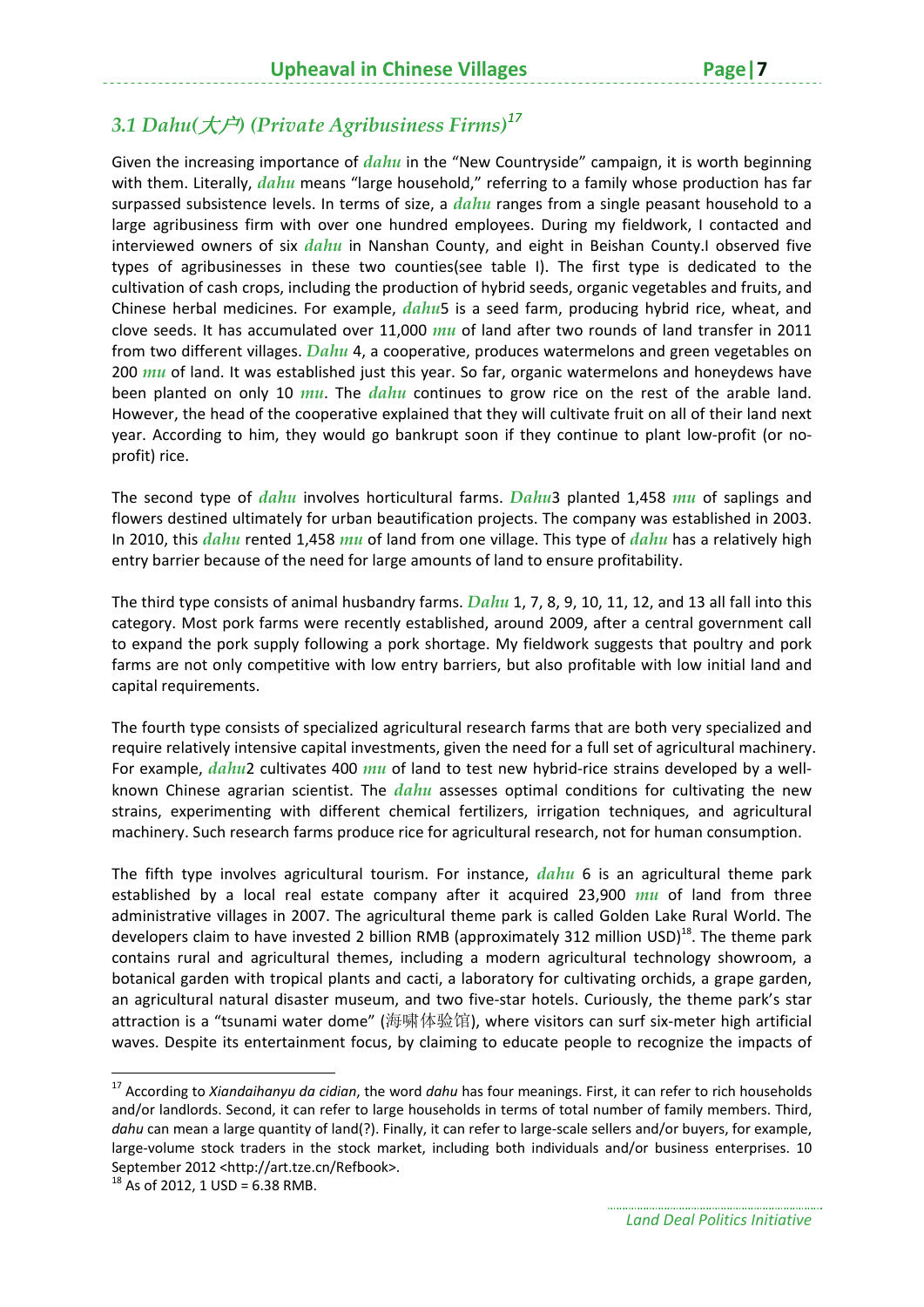natural disasters on agriculture, the developers can obtain government funds dedicated to agricultural development. The company is very proud of its innovative approach, and has been publicly acclaimed by government officials.

Overall, the first three types of agribusiness firms—*dahu* producing hybrid seeds, fruits, vegetables, horticultural saplings, Chinese herb medicines, poultry, and pork—are common in many parts of rural China. The fifth type, which combines tourism and entertainment with agricultural education, is relatively unusual, though I have been told that there are other similar theme parks elsewhere in China.<sup>19</sup>Notable is the fact that none of the 14 agribusiness firms produce unprofitable grain staples.<sup>20</sup> As such, none actually contribute to preserving China's "national grain security."

#### *3.2 Local Government Officials: Career Advancement and Wealth*

Most of the fourteen *dahu* described above have relied to some extent on local government support, either to organize the transfer and consolidation of land, or to obtain central government subsidies. It is, thus, important to understand the mentality of the local government officials, and their motivations for supporting the "New Countryside."

To be sure, local government officials recognize problems with the large-scale rural land transfers. For instance, in Beishan County, I talked with five village officials who all admitted that peasants would not initially agree to large-scale land transfers if given a choice. They reiterated several times the rhetorical question, why would a peasant lease out his/her land when the peasant was perfectly content to farm it alone. In addition, at least one of the Nanshan county officials admitted that destroying "natural villages" (自然村) with over a thousand years of history was not ideal.<sup>21</sup>In another instance, while eating lunch in a private room of a restaurant with a township official and an entrepreneur (*dahu* 5); they too shook their head to show disagreement with the radical practice of dislocating an entire village to "new villages."Officials in both Nanshan and Beishan noted that modern agriculture should not focus only on mechanization and higher productivity, but also on incorporating ideas of protecting nature and ensuring a harmonious relationship between human beings and the natural environment.<sup>22</sup>Finally, the officials I interviewed argued that current grain farming was simply not profitable. Consequently, *dahu* had to cultivate cash crops in order to increase rural household income. With price controls on the key staples, there was little incentive to contribute to "national grain security."

But despite their reservations about the "New Countryside" campaign, local government officials have two key incentives to encourage land transfers: career advancement and economic interests. As Ye's earlier study has shown, career advancement is partly based on surpassing the set quotas built into the cadre's responsibility system.<sup>23</sup>The officials I interviewed indeed showed concern about

<sup>&</sup>lt;sup>19</sup>As the term "leisure agriculture" (休闲农业) has become very popular in recent years, we might encounter more agricultural theme parks in the future.<br><sup>20</sup> Grain staples are subject to government price controls.<br><sup>21</sup>In recent years, the term "natural village" is commonly used to refer to the notion that traditional Chinese

villages are formed based on biological family descent and/or suitable regions for agricultural practice, in contrast to the term "administrative village" (行政村), which denotes the lowest level of China's bureaucratic hierarchy.

<sup>&</sup>lt;sup>22</sup> China's current political regime has repeatedly stressed in propaganda campaigns that China has since early times had a cultural propensity for harmonious coexistence with nature (and with neighboring societies). Thus, the officials' comments regarding protecting the environment are not unexpected.

<sup>&</sup>lt;sup>23</sup>Maria Heimer, "Remaking the Communist Party-State: The Cadre Responsibility System at the Local Level in China," *China: An International Journal* 1:1 (2003):1‐15.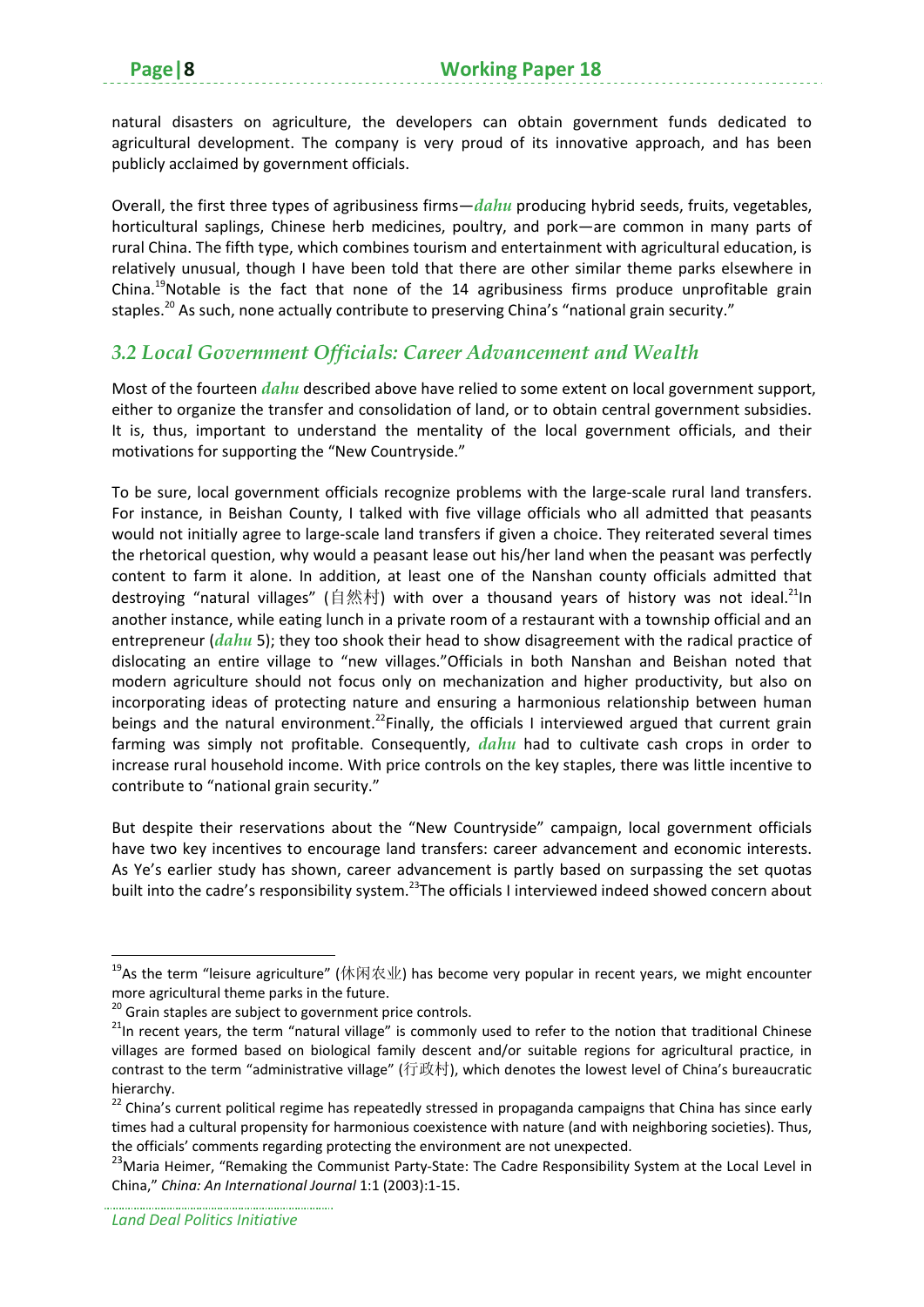the quotas set by "those above" (上面的)—that is, their bureaucratic superiors.<sup>24</sup>For example, when I first arrived in Beishan County and asked about land transfers, the village official Laoma told me that, as far as he knew, there were no cases of land transfers in the township. But he also remarked—with some excitement—that the township meeting on the next day was going to discuss precisely this issue. After the township meeting, he told me that his village had been assigned a quota of 1,000 *mu* by "those above," and an adjacent village had been assigned a quota of 3,000 *mu*. The assigned quota of land was all to be transferred from peasant farmers to *dahu* before the end of 2012.It should be noted that being selected as a "New Countryside experimental site" was considered quite an honor. Local officials at "experimental sites" are often highly acclaimed in local news reports.

But career advancement was less of an incentive for the lowest-level officials. In particular, elected village officials—as opposed to the village Communist party Secretary—are not career bureaucrats and have no opportunities for promotion. As one village official stated to me, he could always quit if there was too much pressure from "those above," since village‐level officials would always remain at the bottom of the administrative hierarchy. Not surprisingly, then, direct pecuniary benefits are often the only incentive for village officials to actively support the land transfer campaign. There have been some cases of official corruption and bribery. For instance, in Beishan County, the former party secretary and interim township head of Three River Township initiated a "New Countryside experimental site" called Silver Lake New Village. He was later promoted to a post on the Fuyang city-level agricultural committee. Last year, however, the official was found guilty of receiving125,000 USD in bribes and sentenced to jail for 11 years.<sup>25</sup> However, local newspapers did not reveal when and from whom the official received the bribes, nor did the reports mention any connections to the "New Countryside" project at Three River Township. Thus, the Silver Lake New Village project initiated by the same official with investments of 78 million USD was not affected by the scandal. But regardless of how widespread bribery may be, local officials participating in land transfers have other ways of personally benefiting from the projects without violating any existing laws.

#### *3.3 "Government Officials and Businessmen are One Family"*

There is a common saying among peasants in Anhui—"officials and businessmen are one family 官商 一家."When villages subcontract collectively‐bundled land to a *dahu*, the head of the *dahu* is often well-connected with township agricultural committee officials and/or county officials. During my fieldwork, I encountered four common types of relationships between government officials and private agribusiness entrepreneurs. In the first case—represented by *dahu* 1 and 14—local government officials are themselves owners of an agribusiness. *Dahu* 1 consists of a poultry farm founded by Mr. Li, currently the county agricultural committee member in charge of land and agricultural funds. The farm has been quite successful raising poultry for sale locally in the surrounding hill country. Li is in his 50s and explained to me when I interviewed him in July 2011 that the poultry business was his retirement plan, designed to supplement meager government pensions. When I returned to the county in 2012, Li was not around his office and could not be reached by phone, as he had become entirely preoccupied with his business.

<sup>&</sup>lt;sup>24</sup> The Chinese government administration is highly hierarchical, with the village level at the bottom and the central government at the top. For village officials, "those above" could mean township officials, county officials, or simply the central government.

<sup>&</sup>lt;sup>25</sup>"Tanwu you shouhuiYingshangxiannongweiyuanzhurenhuoxin 11 nian ban" (贪污又受贿颍上县农委原主任 获刑 11 年半). *Anhui News*22 February 2011

<sup>&</sup>lt;http://ah.anhuinews.com/system/2011/02/22/003776228.shtml>.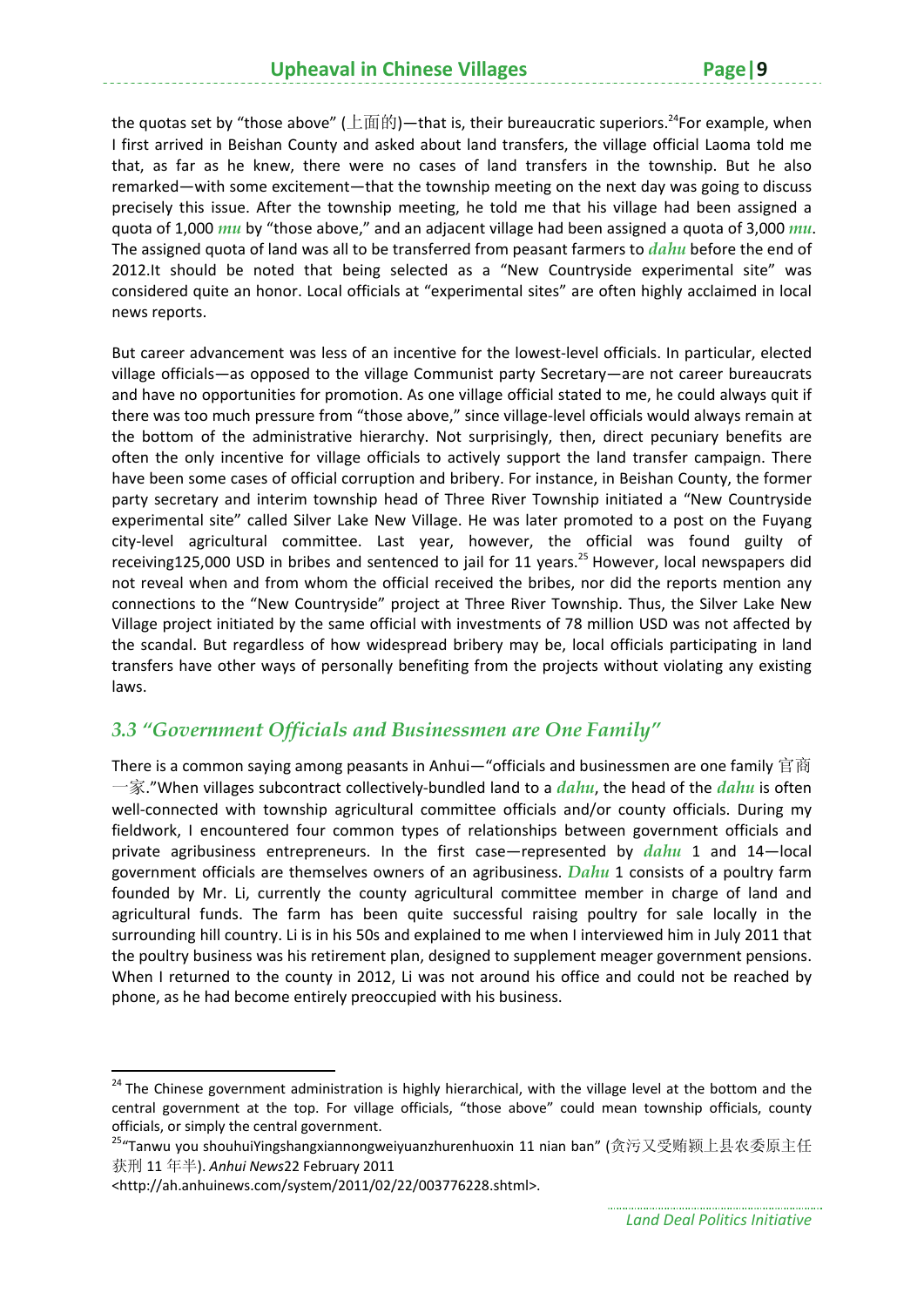Another common practice is for a government official to become the business partner of a *dahu*. When I initially contacted the township agricultural official, Mr. Gao, by phone to ask about a local *dahu*, he told me he was busy and would call me back, which I took as a polite way to avoid having to deal with a stranger. I was surprised when Mr. Gao called me as promised later that evening, and scheduled a meeting with the owner of a local *dahu*. The next day, a Saturday, Mr. Gao spent his day off accompanying me to visit a hybrid seed farm (*dahu*5). When we arrived at the farm's office building, I was initially surprised that Mr. Gao was greeted by all of the employees. After entering a large air conditioned office space, Mr. Gao settled himself down at one of the desks, putting his briefcase inside one of the drawers. Moreover, the *dahu* owner sat quietly to the side as Gao himself answered my questions regarding the company. After lunch, Gao effectively arranged a visit of the grounds, which included a newly built greenhouse for rice incubation, and a rice transplantation machine from Japan. Gao also revealed to me that the farm boss was a specialist of rice plant diseases. Although he never explicitly admitted to me his role in the agribusiness firm, it was relatively obvious that he was a business partner.

Government officials not directly involved in a *dahu* might "by chance" have good friends and/or relatives at an agribusiness firm. For instance, Mr. Wang, a county official in charge of forestry, had ties to a man who had obtained 1,458 *mu* of land for a horticulture business (*dahu* 3). Mr.Wang evidently knew the *dahu* owner well—he recited to me the man's cell phone number from memory. Moreover, he kindly noted that if the owner refused to speak to me, I should mention Mr. Wang's name since the two were "good friends." It was unclear, however, whether they became friends before or after the entrepreneur closed the 1,458 *mu* land deal. In Beishan County, I also encountered the owner of a new boar farm (*dahu*11),who was the son of the director of the county's Bureau of Animal Husbandry.

Personal ties and connections between government officials and *dahu* developers of the Golden Lake Rural World theme park are more complex. When I interviewed a young assistant to the development company's CEO, he told me his boss had immediately sensed a business opportunity when the "New Countryside" policy was first promulgated by the central government in 2005. The CEO, it turns out, was a provincial representative to the National People's Congress, and so would have been one of the first men in the county to hear about the new campaign. He was also the executive president of a local real estate giant that had been initially founded as a governmentowned Township and Village Enterprise (TVE). The CEO had spent two years intensively discussing his plans for a rural theme park with officials at many levels of government. After taking over a local "dragon head"<sup>26</sup> TVE that produced agricultural and food products, he established a new subsidiary in 2007 called New Countryside Conglomerate(新农村集团),which focused exclusively on "New Countryside" development projects.

On the surface, at least, the company was doing very well. During the interview, the young assistant to the CEO sat back in a comfortable leather armchair in a spacious office cooled by the breeze from a central AC vent. He confirmed that most of the investment capital came from the real estate company, though he also readily admitted that government support and coordination were critical. As he put it, there were many instances that "required the government to show its face" (需要政府 出面). For example, persuading farmers to adhere to the company's master plan in a timely fashion would have been impossible without the involvement of government officials. He further mentioned that New Countryside Conglomerate included a "Golden Lake Experimental Site Management Committee," all of whose salaried members were simultaneously county government officials. Their

<sup>&</sup>lt;sup>26</sup> "Dragon head" enterprises refer to relatively large and important local agribusiness firms that play leading roles in boosting the regional economy. More often than not, "dragon head" enterprises are state‐owned enterprises and/or TVEs.

*Land Deal Politics Initiative*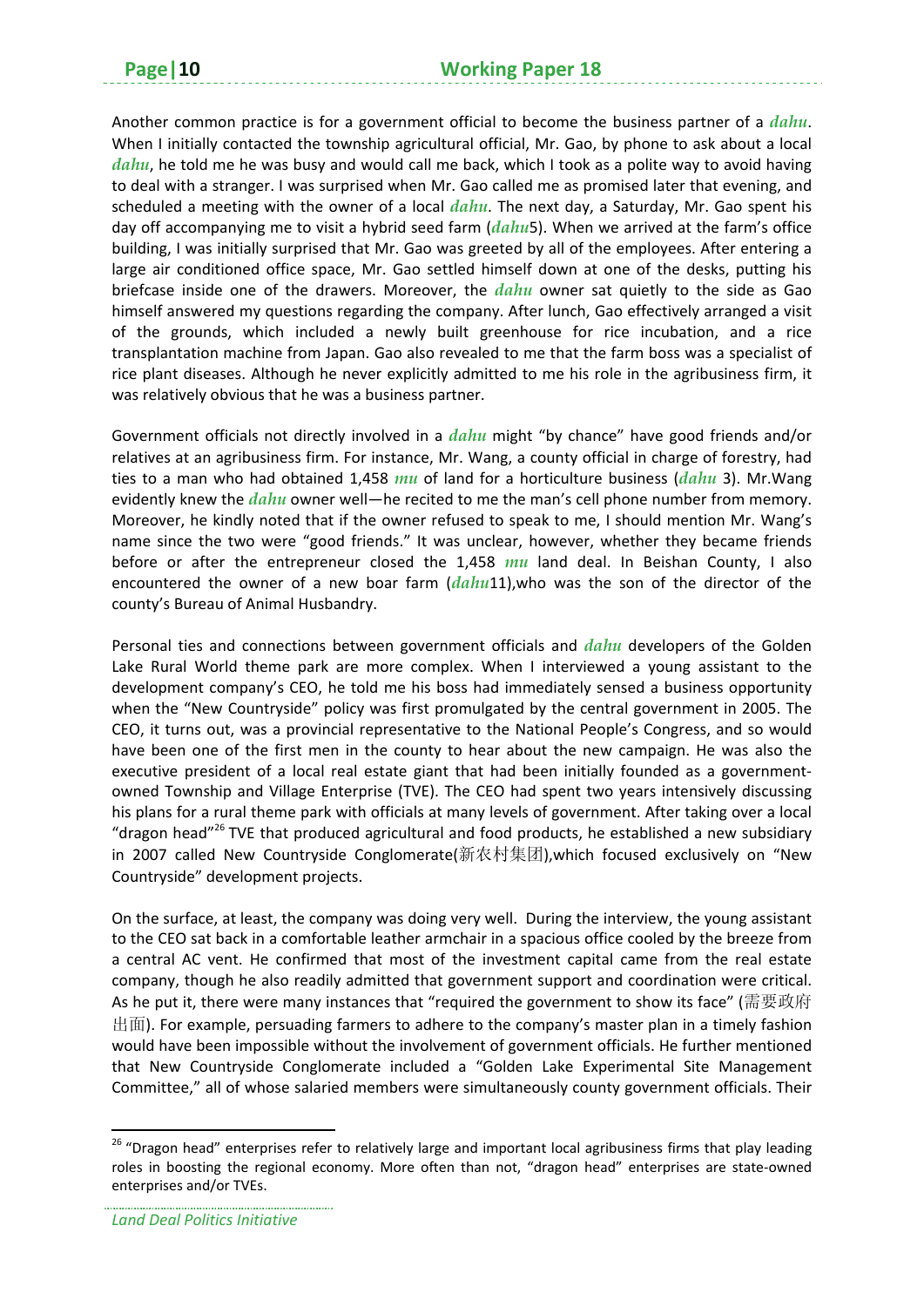task was to make sure the rural theme park project went smoothly, confronting peasants with the "face" of government when necessary.

Of the *dahu* that I visited in Nanshan County, two-thirds (4 out of 6) involved such cases of "government officials and businessmen are one family."By contrast, of the eight *dahu* in Beishan County, only 25% (2 out of 8) fell into this pattern. In both counties, those owners of *dahu* with no personal ties to government officials shared a common spirit of "self reliance" (靠自己). Thet wo outlier cases in Nanshan County constituted good examples. The owner of the agricultural research firm (*dahu*2)is not a local resident, but rather a man from Zhejiang province further south. He repeatedly reminded me that he was an entrepreneur running his own company, not an ordinary peasant, nor someone relying on the government in order to run his business. He was proud to manage his agribusiness firm based on market rules. It was only when he needed to acquire more arable land that he needed to adhere to government procedures rather than market forces. Indeed, he did complain about his current difficulty enlarging his farm due to government regulation. However, it is worth noting that his agribusiness was an exception among the local businesses insofar as his partner is a famous agricultural scientist, known in China as the "father of hybrid rice" (杂交水稻之父). This agribusiness firm in question had been designed to allow the scientist to test new rice strains in an experimental setting.

A second agribusiness without government connections (*dahu*4) involves a local migrant returnee. After working in construction in the Yangzi Delta region and saving up money for several years, he returned home to start a cooperative specializing in melon cultivation. He has had numerous problems with the local government. For example, he has not been able to sell his produce at the township market without renting a permanent vendor booth. Although very frustrated, he insisted that he needed no particular support from the government. He only hoped that township officials would not create additional hurdles to make his life more difficult. At the time of the interview, he did not know that his cooperative qualifies for a government farm subsidy of 80 RMB/*mu*, a subsidy that county officials had previously assured me is available to all large-scale farms (over 100 *mu* in size).27In other words, *dahu* without government ties faced clear disadvantages in accessing public funds.

During my visit to the hybrid seed farm, the township agricultural official, Mr. Gao, described in some detail the bureaucratic steps needed to complete a land transfer. A peasant first submits a request to lease his/her land to the village‐level administration. Next, the village government leases out bundled village land to a *dahu*, then reports the lease to the township office. Finally, the township's agricultural division evaluates the lease and checks the agribusiness owner's financial credibility and reliability. Gao referred to this last step as involving a "gatekeeper" (把关)—Gao, himself, in the case of the township in question. He emphasized the need to evaluate the financial credibility of all *dahu* owners to ensure they will pay their rents properly and then succeed in their investments. Given the importance of the "gate keeper" in this process, a prospective *dahu* with connections in the township agricultural division would likely have advantages in obtaining land leases.

By contrast, according to my observations during fieldwork, the land transfer process in Beishan County was quite different. Whereas the process in Nanshan County—according to Gao's account only involved the government after the deal had been agreed upon by both the farmers and the entrepreneurs, the land deals were initiated by "those above" in Beishan. Thus, it was "those above"

<sup>&</sup>lt;sup>27</sup> The subsidy had two additional requirements besides the 100 *mu* scale. First, the lease had to be for more than 3 years; second, the rent had to be no less than 300 RMB/*mu*. This subsidy is paid by the city- and countylevel fiscal bureaus.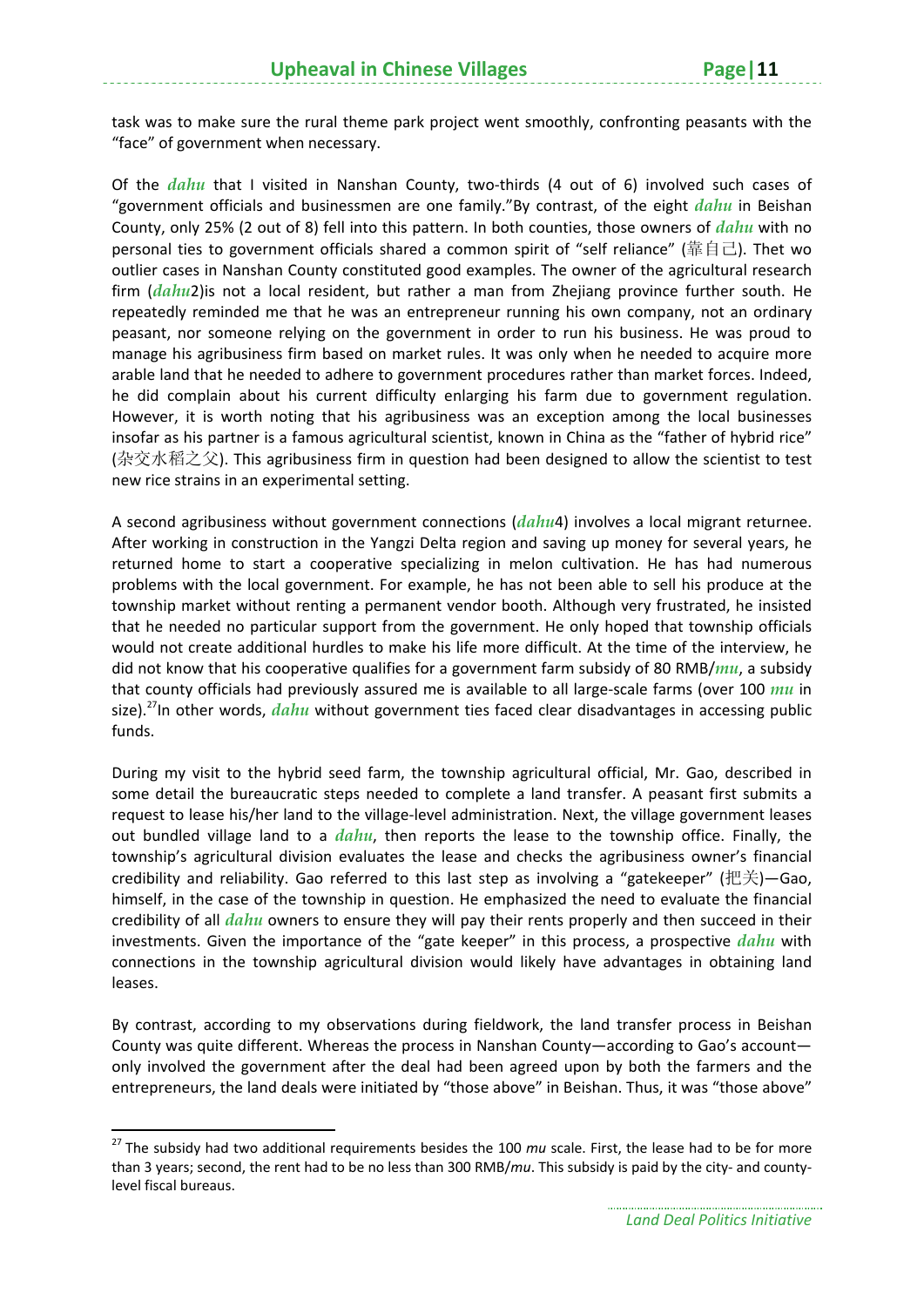who assigned quotas of land to be transferred. Two village officials, from different villages, stated in interviews that they had received phone calls from county agricultural committee officials, who told them of agribusiness projects that needed large amounts of land (i.e. 1,500 *mu*). Village officials would then pass on the messages to local villagers. It is possible that the bureaucratic process used to approve land deals in Nanshan conceals a similar top-down implementation of land transfers. Needless to say, this top-down approach is likely to result ultimately in the concentration of arable land into the hands of only a few *dahu*.

To be sure, such a concentration of land might benefit all parties involved, because government subsidies and bank loans favor large‐scale projects, as both the Chinese government and Chinese banks have a tendency to "invest in the big, not in the small"(投大不投小). But both Gao and his business partner admitted that one cannot farm this large amount of land, even with modern agricultural machinery. Instead, they subdivided the 11,000 *mu* of the seed farm into many smaller units of 200 *mu* each, which they sub-leased to individual peasant households to farm. According to Gao, 200 *mu* constitutes an ideal and manageable amount of land for a single family, allowing profits of around 9,375 USD per year. Although the seed company subdivided land into smaller units, its owner received government subsidies and bank loans as if farming the full tract of land. By contrast, the pig farmer running *dahu*9 commented to me that, although he was the first large‐scale pig farmer in his village, his scale of operation was not sufficient to get government support or bank loans. He pointed out that *dahu*14—a rival pig farm and local "dragon head" enterprise—had benefited from loans and government subsidies of two million RMB from the government.

#### *3.4 Two Models of Land Transfer: Reversible vs. Irreversible*

Land transfers can have two very different impacts on peasants' livelihoods and rural society depending on whether the transfer is "reversible" or "irreversible."In what I refer to as "reversible" land transfers, peasants rent out their land directly to the *dahu*. These land deals generally share three features: the land involved is medium in size, the leases are short-term (less than 5 years), and the government plays no role. The greatest advantage of this system is that, with a short-term land lease, peasants have the option to continue farming their family plot after the lease expires. They, thus, retain a safety net to fall back upon if they cannot find employment in the non‐agricultural sector. My own fieldwork suggests that these short-term land transfers benefit both the leaser and the *dahu*. Peasants receive higher rents than they would through "irreversible" arrangements. This model of land transfer also generates day jobs for fellow villagers during harvest season. After contracting out their land, the peasants can perform a variety of odd jobs to supplement their income from rent, including picking tea leaves during the two-week tea harvest, working construction sites in the cities for one to two months at a time, doing temporary road repair work on behalf of the local government, or other day jobs. Meanwhile, when in their home villages, the peasants can maintain vegetable plots and raise small animals for the family's own consumption. This model first emerged in the 1990s in rural villages across China, when peasants began to leave their land to find jobs in the cities. My data suggests that many land deals to this day fall into this category.

The alternative to the "reversible" model is the "irreversible" model of land transfer.<sup>28</sup>"Irreversible" land deals generally involve very large agribusinesses that acquire large amounts of land from multiple village jurisdictions. These projects inevitably require government support. The Golden Lake

<sup>28</sup> For an alternative discussion of "irreversible" land transfer, see Xuefeng He, *Tudi de Luoji*: *ZhongguoNongcuntudizhiduxiang he chuqu* (The Logic of Land Rights: Where is China's Rural Land Institution Going) ( Beijing: Zhongguozhengfadaxuechubanshe, 2010*)*,178-186; 贺雪峰,地权的逻辑:中国农村土地制 度向何处去(北京:中国政法大学出版社, 2010).

*Land Deal Politics Initiative*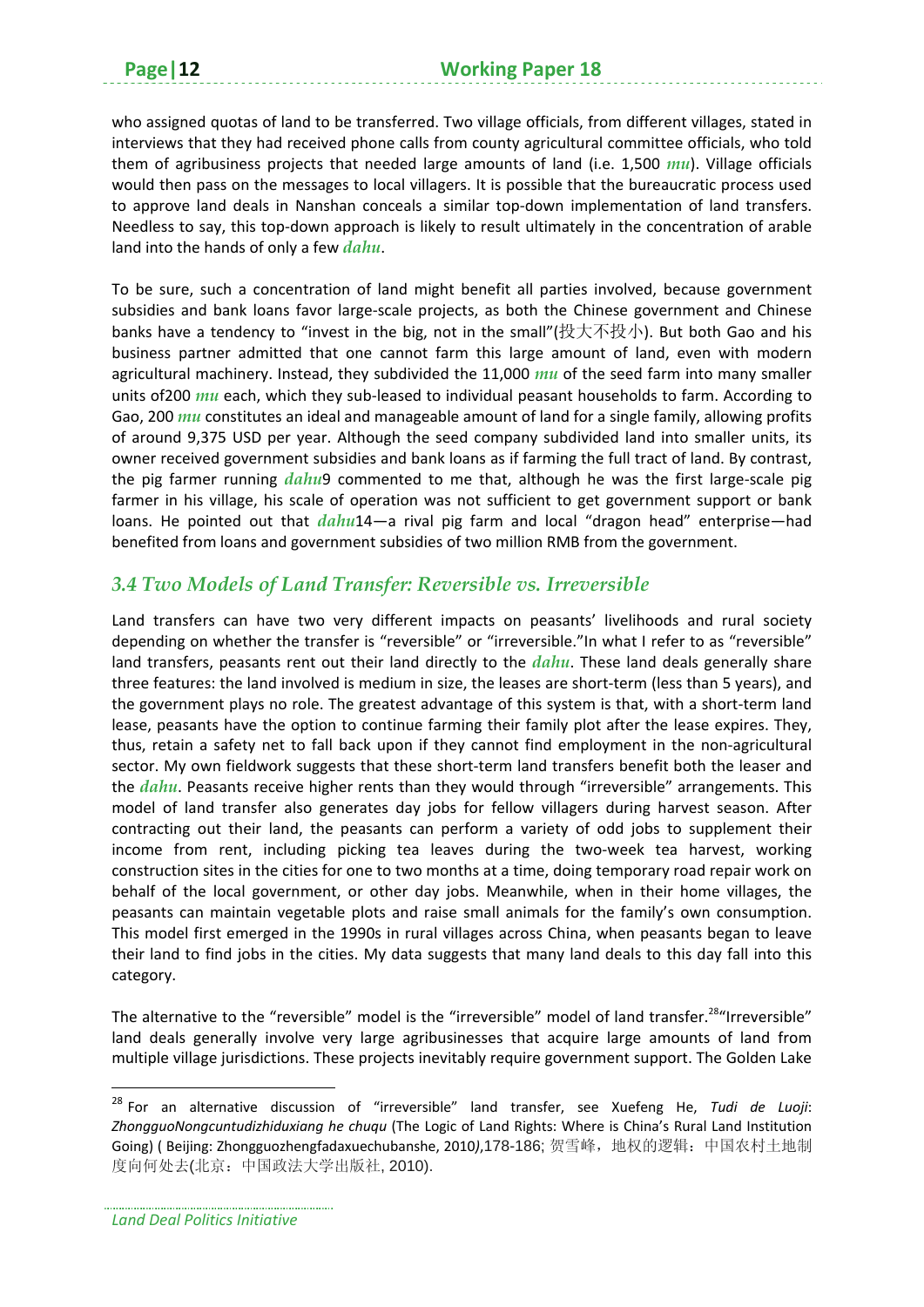#### **Upheaval in Chinese Villages Page|13**

Rural World provides a good example of this model. After living in Golden Lake New Village for four days, the 32‐year‐old head of my host family explained to me in detail how the land transfer process had come about in his village. The transfer involved a two-step process. First, in 2007, New Countryside Conglomerate (*dahu*6) approached villagers with an offer to lease their land for 18 years at 320 RMB/*mu*/year paid as a lump sum of 5,760 RMB/*mu*. Although there were households that did not at first wish to rent out their land, all eventually agreed. The following year, the conglomerate began approaching farmers with an offer of 4,320 RMB/*mu* in additional cash in return for a permanent transfer of the land use rights. By 2009, all the villagers had nullified their earlier leases and resigned new contracts giving up their land in perpetuity. In the end, each peasant household had received a total compensation of 10,080RMB/*mu*. This price was a true steal for New Countryside Conglomerate, given that official land prices in the region are nearly three times greater.<sup>29</sup>

As it turns out, of course, the two‐step land transfer process had all been planned out in advance. As one township official remarked, using the word "lease" instead of "purchase" was critical to avoid alarming the peasants. Offering a large lumpsum for the entire 18‐year lease was also important for enticing villagers, especially those who had migrated out to the cities and found stable employment away from home, as well as those who were in need of cash for whatever reason. Once two-thirds of peasant households had agreed to lease out their land, a group mentality kicked in. Chinese peasants often feel that one is less likely to face problems if one goes along with the majority; there is protection in numbers. Thus, it was only a matter of time before the remaining 1/3 of the households signed the lease agreement.

The ultimate goal, however, was not simply to lease out the land. As one official put it, "leasing is in fact tantamount to buying, though leasing is cheaper."(租其实就是买, 还便宜) After the first stage of the land transfer, the developers began constructing the New Village on some of the land that had been leased out. The first phase of construction involved exclusively single family houses. In order to convince villagers to give up their land in perpetuity, village officials were the first to sign the second contracts. They quickly convinced their relatives to follow suit. The new houses the villagers were to move into were attractive. Moreover, it was easier to convince once earth‐bound peasants to move out of their houses after they had been idle with no farm work to do for several months. Soon, the village officials also convinced those who did not like farming, elderly peasants with no children, and those living in particularly shabby houses. Once these villagers signed the new contracts, their old houses were demolished almost immediately. There was no turning back.

But there were additional pressures for peasants to accept the land deal. The 18‐year leases had been cleverly conceived to expire in 2025. Peasants have never, technically-speaking, owned their land outright. The first Household Responsibility System (HRS) of 1980 had given farmers 15 years of land use rights. In the second HRS implemented in the mid 1990s, use rights were extended for another thirty years. The second HRS expires precisely in the year 2025. Chinese peasants cannot be certain that their land rights will be extended past that date. As Tang's husband put it, "Saying no would have been a pure waste"(不要白不要). It was better to take the money offered by the developers and give up one's land in perpetuity than to risk losing everything in the end with no compensation.

By the time the second phase of construction began on Golden Lake New Village, "those above" had forbidden the construction of single family houses, as it was deemed that they were a waste of land.

<sup>&</sup>lt;sup>29</sup>According to "Anhui sheng renminzhengfuguanyugongbuanhui shengzhengdibuchangbiaozhun de tongzhi" ( 安徽省人民政府关于公布安徽省征地补偿标准的通知), *Land and Resource Department of Hefei* 27 January 2010<http://www.hfgt.gov.cn>, land in Nanshan County—site of Golden Lake Rural World—is valued at 29820 RMB/*mu*.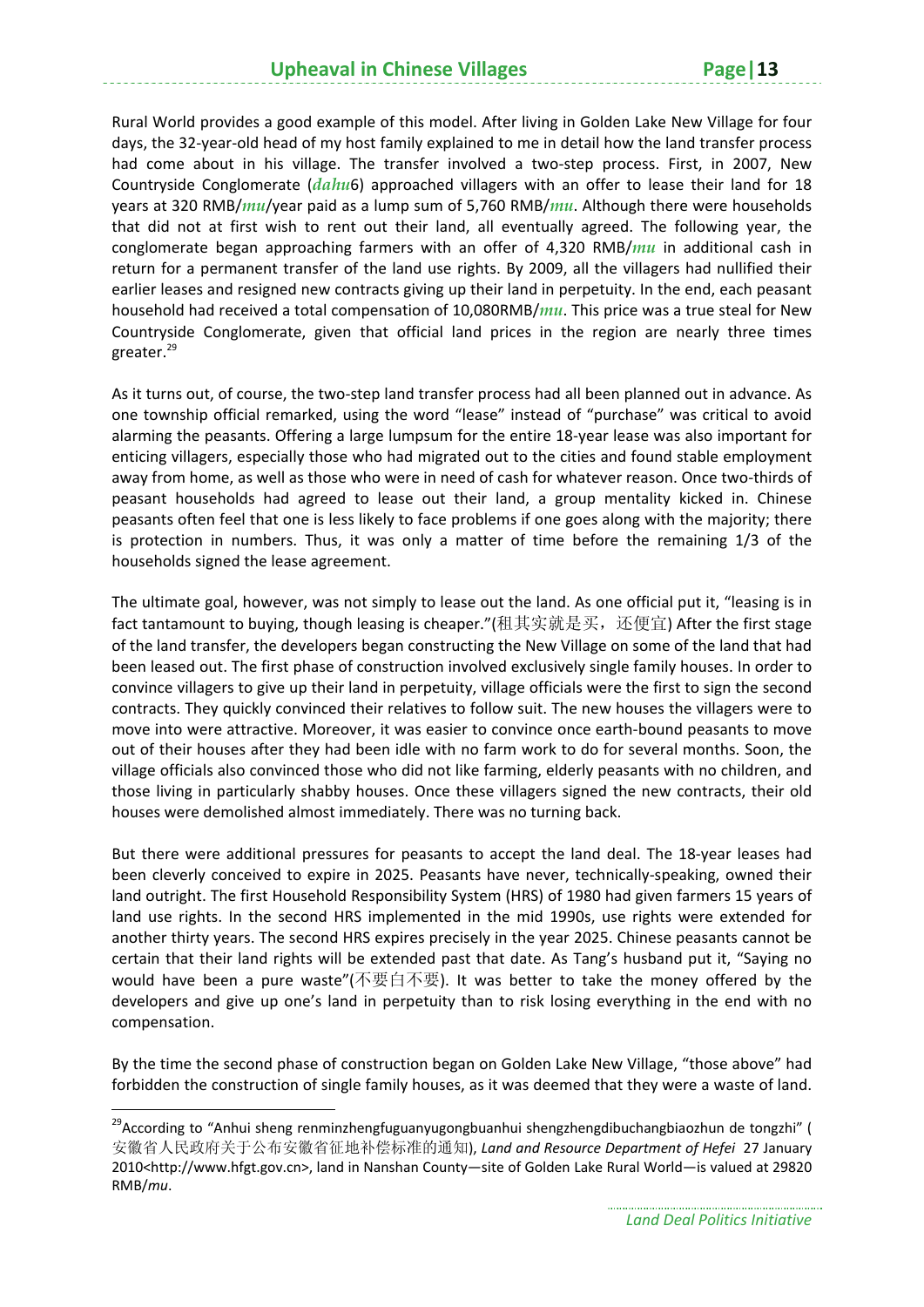All peasants who had not jumped on board right away were destined to move into less desirable 6‐ to 7‐floor apartment buildings. At this point, however, it was possible to coerce the remaining farmers to move out of their houses. Electricity and water to the old villages were cut off. It was increasingly the case that the stragglers were living amid the accruing ruins of the demolished houses of those who had already left. Very few refused to leave at this point. Finally, the developers hired gangs of thugs to drag out the last remaining peasants, at which point their houses were immediately torn down.<sup>30</sup>

#### *3.5 Impact on Peasant Lives*

Golden Lake Rural World theme park and its adjacent New Village have been visited by numerous high-level government officials, including the Party Sectary and Provincial Governor of Anhui Province, members of the National People's Congress, and even a current member of China's nine‐ member Politburo Standing Committee, Wu Bangguo. Official appraisals have been ubiquitously positive. Golden Lake has been acclaimed for its achievements in transforming agriculture and rural society. It has been singled out as a potential model for nationwide implementation of the "New Countryside." Inhabitants of Golden Lake New Village, however, have a very different outlook. Older villagers often told me that "their life was no good" (生活的不好) after moving into the New Village. Younger peasants were usually more measured—"Sure things are better, but the pressures are greater"(好是好, 压力很大). They worried especially about job security now that they had no land to fall back on if it ever became necessary.

In order to try to assess the "New Countryside" from the perspective of villagers, I spent four nights in the New Village, interviewing residents during these few days. My host was a 28‐year old woman named Tang, who had lived in Nanshan County ever since her marriage in 2004. I had met her in a village *mahjiang* parlor. Below, I evaluate Golden Lake New Village based on the five-point framework used by the Chinese government to evaluate the "New Countryside":"orderliness and cleanliness of villages" (村容整洁), "the civilizing of village morals" (乡风文明), "comfortable livelihood" (生活宽裕), "democratic administration" (管理民主), and "productivity development"(生产发展).

The goal to increase the "orderliness and cleanliness of villages" was perhaps most successful. Tang and her husband—who lived in one of the single family houses built during the first round of development—readily admitted that their quality of life had improved. With a solar‐powered water heater on the roof, they could now enjoy hot showers. The fact that the alleys around the houses were paved meant that the village environment remained cleaner and free of mud during the rainy season. Villagers also enjoyed a number of other standard amenities of urban living, including dialup internet access, cable television, and sit‐down toilets. Some might say the village was more attractive as well. Resettlement houses were arranged in a straight line, and were uniformly painted with white walls and blue roofs. Each block of houses was surrounded by green lawns, and the roads were lined with trees.

But appearances can be deceiving. Many residents complained that the quality of the resettlement houses was very poor. Indeed, one village official admitted that the buildings were like "embroidered pillows—nice to look at, but not to use" (绣花枕头,中看不中用). One old lady pointed out that the outer walls of her house were already cracked, as well as those of many of her

<sup>&</sup>lt;sup>30</sup> Tang's husband gave me a detailed narrative of a particularly brutal incident. One of the last households was that of a doctor who had quite recently built for himself a new two-story house. To prevent the demolition of the house, his elderly father stayed at home 24 hours a day. Yet, one day, a group of thugs from Nanshan city drove up to the village and dragged the old man out. Within minutes, a bulldozer had destroyed the house and everything inside.

*Land Deal Politics Initiative*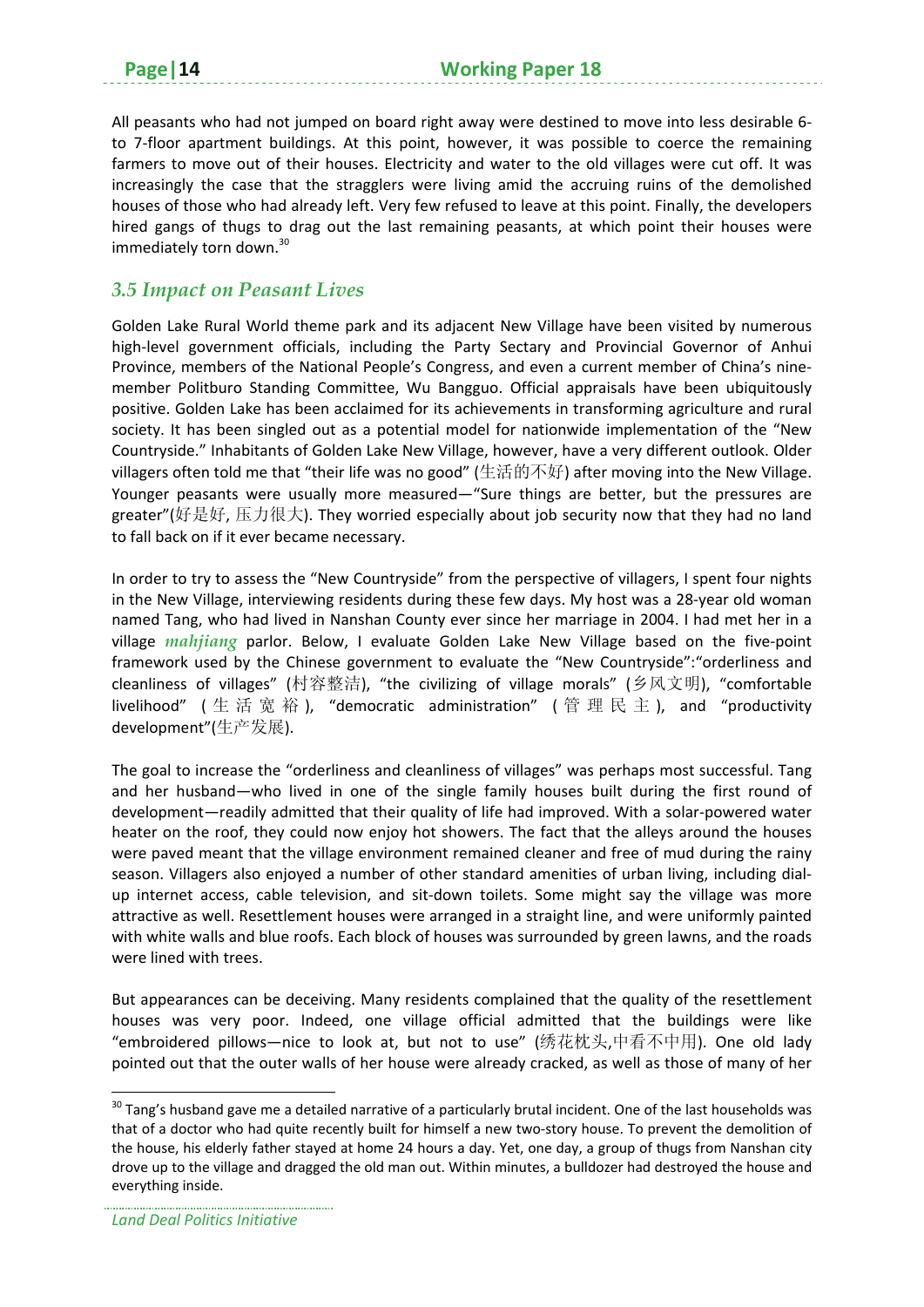neighbors. During my stay in Tang's house, I was told not to use the shower on the second floor. Tang explained to me that water from the shower trickled through the walls onto the lower floor. Peasants also complained of the air quality in the New Village. Their old village had been surrounded by large lakes. Because of the fresh air there, the real estate company planned to use the site for two five‐star hotels and an "ecological" sauna resort. The New Village, by contrast, was adjacent to a busy, polluted national road.

To make matters worse, most of the peasants do not seem to have appreciated the beautification efforts. They constantly defied many of the neighborhood rules. They continued to use "illegal" wood-burning stoves; they washed their clothes in the public pool; they raised chickens and rabbits on unoccupied communal spaces; they spread herbicides on parts of the lawns in order to plant soybeans and other vegetables. One old couple, in defiance of warnings from the New Village administrative officials, stored their old agricultural tools and the remains of their old farmhouse (i.e. the wood, bricks, and steel) in their backyard. The first thing Tang's father-in-law did after getting up in the morning—often as early as 4 AM—was to boil water outdoors, in front of the garage. He used plastic bags to light the fire, and burned waste wood gathered from demolished houses and construction sites. Each household did essentially the same thing, not only to save electricity and gas expenses, but also as a way to clean up nearby waste.

Whereas the goal of enhancing the "orderliness and cleanliness of villages" was partly achieved, the "New Countryside" plan to "civilize village morals" was less obviously successful. Villagers lived in closed proximity to each other. Residents of three different villages had been relocated to Golden Lake New Village. Moreover, because the resettlement houses were assigned to individual households at random, most residents did not know their neighbors. As a result, neighbors frequently quarreled. I once witnessed Tang arguing with a neighbor in front of her house.

Partly to establish new social ties and partly to stave off the boredom of life without farm work, *mahjiang* parlors became the social centers of the New Village. Whereas the game had once been an occasional activity played informally on a neighbor's dining room table, it had now become a daily pastime. Men, women carrying their babies, the old, and the young all gathered at the parlors to gamble at the tables. According to Tang, every afternoon, after making breakfast and lunch and completing a few household chores, she itched to leave the house even if just to go for a walk. She usually ended up at a *mahjiang* house, where there were always people waiting to form a full table of four players. I accompanied her there on three occasions. Most of the players at the parlor that Tang frequented were women, often with their toddlers in tow. It was normal to play for four hours straight, without getting up even to drink water or go to the bathroom. On one afternoon, I watched Tang lose 162 RMB. When she finally got up to leave, the other players tried to coax her into staying longer. During the game, perhaps because of the large sums of money involved, there was little conversation between the players. In the New Village, social relations seem to have broken down, even as gambling replaced agricultural work as the primary pastime.

A third goal of the "New Countryside" is to increase peasant household income. Here, too, the results are ambiguous. Peasants all received a lump sum of money when they "sold" their land. Tang's household received about 50,000 RMB. The farmers were also permitted to sell their old farmhouses to the conglomerate for 100 RMB/ square meter. Most households obtained between 10,000 and 20,000 RMB this way. Although they were required then to purchase their homes in the New Village (from the same conglomerate) at a much higher price—500 RMB/ square meter—the farmers by and large all could afford this price. The houses they purchased, however, were empty shells initially. Most peasants had to spend at least another 20,000 to 40,000 RMB for basic interior furnishings, including doors, windows, and floors. Most families could afford this with their household savings. The peasants I spoke to also had a few other meager sources of stable income.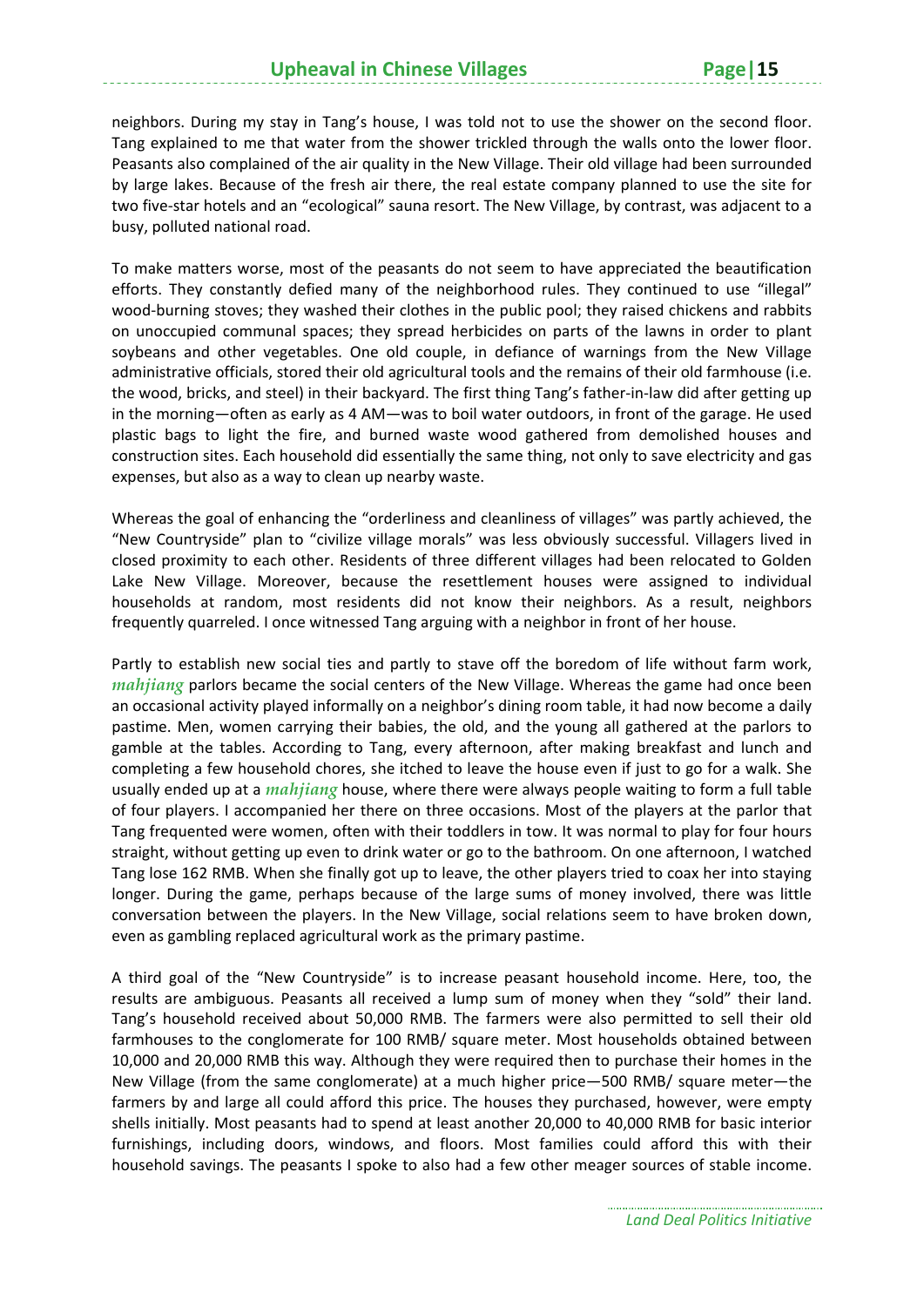Although now landless, they were still officially registered with an agricultural *hukou*. Thus, each household continued to receive a few hundred RMB per year in agricultural subsidies from the central government, depending on the size of the land they had once farmed.<sup>31</sup>In addition, Anhui Province has a special fund for "peasants who have lost their land" (失地农民). Any woman of such a status who is at least 55 years old and any man at least 60 years old can obtain a minimum of 220 RMB/month. Finally, it was possible to purchase a social security plan at a cost of 29,900 RMB, which the real estate company had agreed to partially subsidize. Nevertheless, nobody I spoke to agreed to pay this fee.

The primary source of anxiety for everybody I spoke to concerned daily expenses, especially given that most households had exhausted their savings purchasing and furnishing their resettlement houses. "Everything costs money," grunted the 60‐year old host of the *mahjiang* parlor. She then listed the monthly costs in her own household. The electricity bill typically ran 100RMB/month. The water and garbage removal fee was about 10 RMB/month. Internet access and telephone service cost a fixed 169 RMB/month. In addition, there was a gas fee, since peasants were not in fact allowed to burn wood for fuel. Finally, and most significantly, peasants now had to pay for their daily food, since there was insufficient space to plant the vegetables, and raise the chickens, ducks, and pigs that needed to feed an entire household.

The ultimate goal of the "New Countryside," of course, is to expand a labor market subject to market forces. By far the greatest income opportunities required relocating to coastal urban centers. Tang's husband left for two months at a time to work on construction sites on the East Coast. By working long days without any days off, he could earn up to 20,000 RMB on a two-month job. But there was no job security; he did not know what he would do if construction jobs dried up.

For adults without the possibility of finding urban employment, there are fewer job opportunities. New Countryside Conglomerate had promised to provide many jobs. In reality, however, fewer than 100 peasants have been hired to do agricultural work, and 300 more have been hired on a temporary basis. According to my informant, a full day's work might last from 6 AM to 7 PM, and would pay only 20 to 30 RMB/day (with two meals included). Such jobs included planting vegetables, weeding, and tending saplings. Tang's father‐in‐law worked in the grape garden of the Golden Lake Rural World. In 2011, the theme park's inaugural year, he worked as a full time employee, earning 1000 RMB/month without benefits. This year, however, he was hired as a day laborer instead. There are a total of 12 workers in the grape garden, each earning 40 RMB/day in the case of men, and 30 RMB/day in the case of women. Another option was to open up one's own business, though there was little profit to be made. The owner of the *mahjiang* parlor had four automated *mahjiang* tables in lieu of furnishings in her house. Her household could earn 80 RMB/day if the tables were occupied to capacity.

A fourth goal of the "New Countryside" movement is to enhance "democratic administration." As Ye's study has shown, more than half of peasants have little idea what democracy means. $32$ Generally, in China, the term is roughly understood to include village elections, financial transparency, and the absence of corruption among officials. When I asked villagers what made them most unhappy about their new situation, "corruption" was the most common response. They had only received a third of the fair market value for their land. They had had to pay five times more per square meter for their new houses after being forced to sell the old ones. Several residents told me that a full half of the villagers had not agreed to leave their homes at all until they had been

<sup>&</sup>lt;sup>31</sup>At the beginning of 2006, the Chinese central government not only eliminated agricultural taxes nationwide, but also started directly subsidizing peasant household with about 100 RMB/*mu*/year, subsidies known as "direct subsidies for agriculture" (农业综合直补).

<sup>&</sup>lt;sup>32</sup>Jingzhong Ye, 9.

*Land Deal Politics Initiative*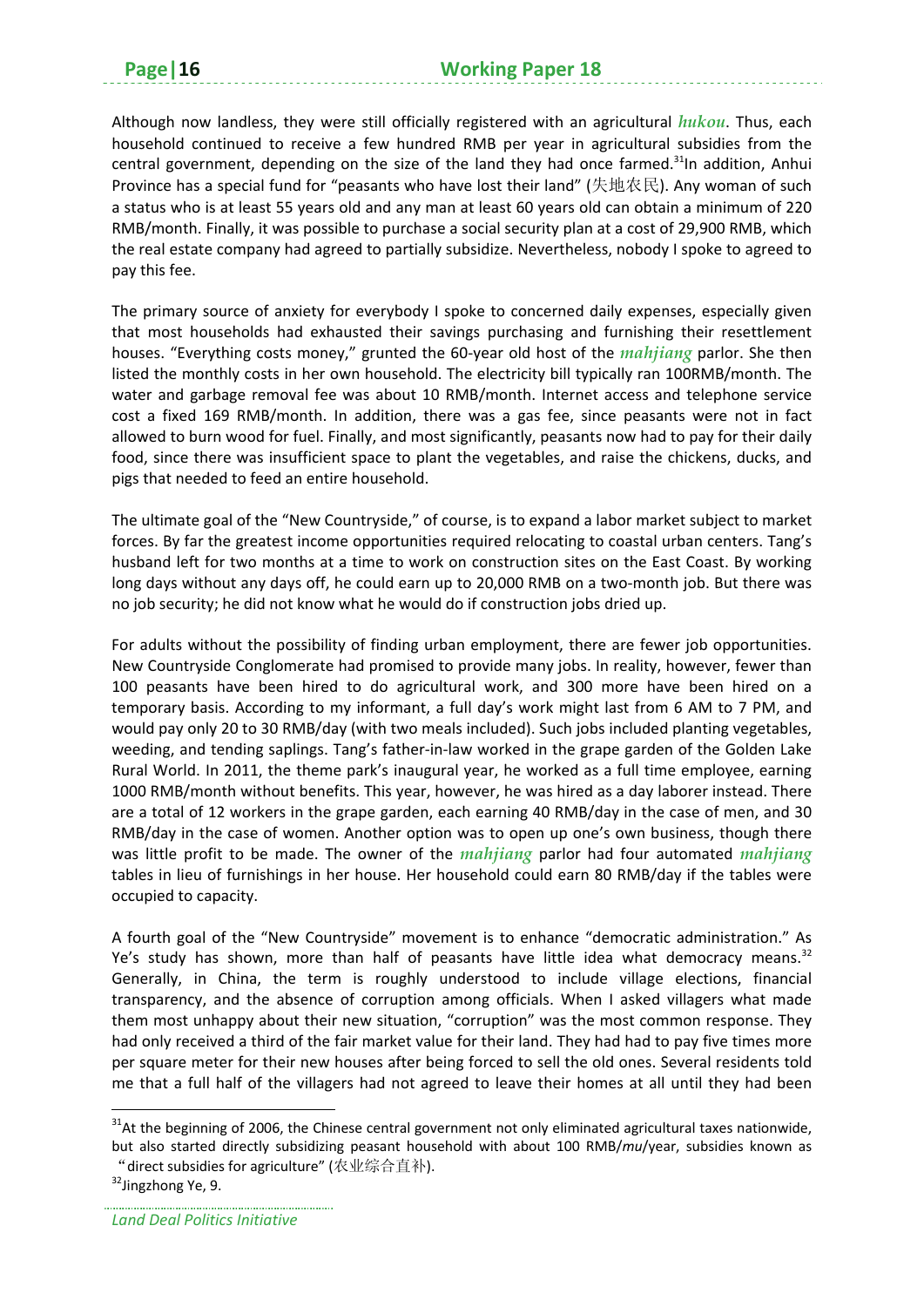either "tricked" or "coerced." All villagers believed corruption had run rampant during the land transfer.<sup>33</sup>Both the local government and the real estate conglomerate were blamed. One of my informants asserted that a chain of corruption ran from the village-level to the provincial-level governments, with officials at each level of government sharing a piece of the pie from the Golden Lake land deals. Another informant, a woman in her 60s, was very angry and resentful; believing that boss Mao of Golden Lake Rural World had hired only his own relatives for the important and wellpaid jobs. It is important to note that villagers generally did not blame the central government. President Hu Jintao and Prime Minister Wen Jiabo ("Uncle Wen") had designed policies that would benefit peasants.<sup>34</sup>However, these policies had been perverted by corrupt figures in the local administration.

From the perspective of the now landless peasants, the fifth goal of the "New Countryside"—that of "productivity development"—is not necessarily of immediate significance. Needless to say, Golden Lake Rural World theme park in no way contributes to enhancing agricultural productivity. Much of the land obtained by New Countryside Conglomerate has not yet been developed, and so currently lies fallow. This has struck a nerve with many peasants. One evening at dusk, I encountered a 70‐ year old resident of Golden Lake New Village walking slowly from his house to his small plot of young soybean plants. His pale skin revealed that he had not farmed for a couple of years now. The six *mu* of fertile land that he had once farmed now lay abandoned, overrun with waist-high grass. He resented this. Those in change of the land transfer, in his view, had no respect for the fertility of the soil. The New Village, itself, had been built atop some of the richest land in the region. The narrow decorative pool separating the housing block from the national road was also dug out of very good land. The only use for the soil now was when peasants illegally planted soybeans or other vegetables on the landscaping or marginal land around the houses. There had also been cases of peasants trying to farm the real estate conglomerate's fallow land, but they were forced to stop. The 70‐year old man drew an unusual comparison, to Mao's Great Leap Forward in the late 1950s. That was the last time he had witnessed such craziness with regard to food production. "It's all fake and a show," he asserted regarding the theme park.

### **4 Conclusion**

The establishment of Golden Lake New Village has had an important impact on the lives of large numbers of individuals. Three administrative villages in Nanshan County have been affected, including a total of 42 "natural villages" (自然村). According to Nanshan County statistics, Golden Lake Rural World experimental site displaced 12,000 people from a total of 3,430 households. This New Village, of course, is by no means exceptional in China. New villages of different sizes have been constructed in every province. In Anhui Province, alone, "100 townships and 1,000 administrative villages" have been selected as experimental sites for the "New Countryside," a campaign sometimes referred to in Anhui as the "thousand villages and hundred towns" (千村百镇) project.<sup>35</sup>

<sup>&</sup>lt;sup>33</sup> Indeed one might note that it was technically illegal to buy and sell property at Golden Lake New Village, as the housing units were built on collectively owned land instead of on state‐owned property. 34Ironically, as reported recentlyin the*New York Times*, Primer Minister Wen Jiaobaofamily has accumulated

<sup>\$2.7</sup> billion over the past decade, a fortune that might call into question the Chinese top leaders' image of integrityand probity.See "Family of Wen Jiabao Holds a Hidden fortune in China,"*New York Times* Oct. 25 2012 <http://www.nytimes.com/2012/10/26/business/global/family‐of‐wen‐jiabao‐holds‐a‐hidden‐fortune‐in‐ china.html?pagewanted=all>.

<sup>&</sup>lt;sup>35</sup>"Woshengxinnongcunjianshe 'qiancunbaizhenshifangongcheng' shifancunzhenmingdan" (我省新农村建设" 千村百镇示范工程"示范村镇名单), *Anhui News* 21 April 2008

<sup>&</sup>lt;http://ah.anhuinews.com/system/2008/04/21/001996618.shtml>.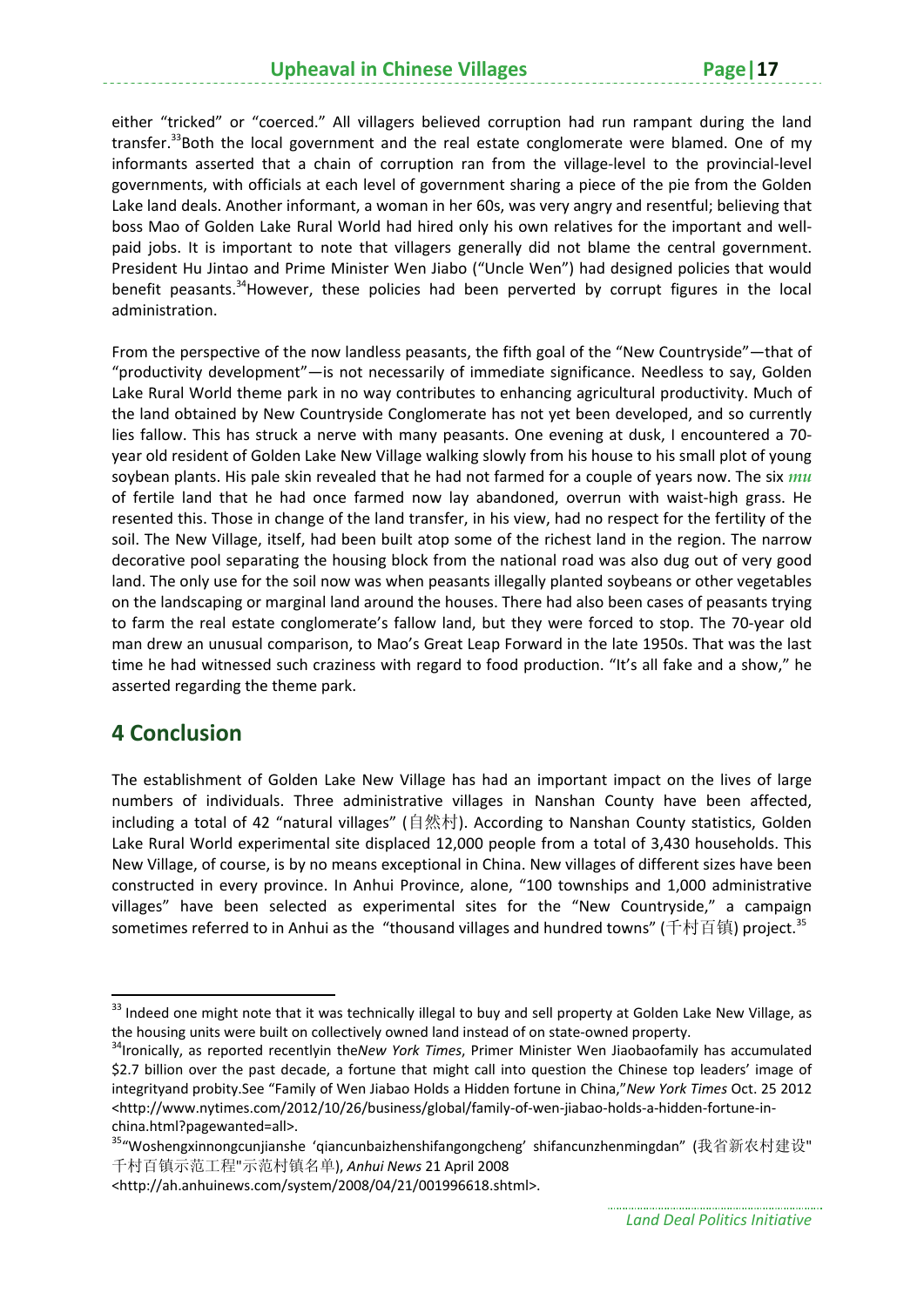Based on my fieldwork, it is true that the "New Countryside" has led to certain fundamental improvements. Peasants now enjoy a higher quality of life in new houses situated in villages that are well-ordered and clean. They now have the opportunity to participate in an unrestricted labor market, albeit precarious wage labor, giving them the possibility in the future of benefiting more directly from China's "economic miracle." But there are also many problems, including forced dispossession of land, government corruption, and the consolidation of large agribusiness monopolies. Perhaps of greater significance on the macro level, "New Countryside" agribusiness firms lack the financial incentive to produce grain. Fortunately for China's population, the Chinese government has ample cash to purchase grain on the global market in case of grain shortages, though such a move would raise food prices in the Global South and elsewhere.

China's recent history has taught us that large‐scale agriculture is not always the most efficient. The most obvious example is the collectivization of agriculture in the 1960s and 1970s. As this study has shown, large‐scale farming has resulted in high entry barriers, thus privileging those with power and/or capital. There are many unintended consequences of the particular model of development that the Chinese government has recently chosen to promote. It might be appropriate here to invert the words of the Chinese economist Mao Yushi—"Working for rich people, while speaking on behalf of poor people" (为富人做事, 替穷人说话). Though the "New Countryside" was created largely to improve the lives of poor peasants, government intervention in the market has promoted unfair competition among capitalists. Notably, both Chinese banks and the central government have poured capital and granted privileges to large‐scale, well‐connected "dragon‐head" enterprises, helping them to become more competitive and eventually to monopolize rural markets. Through its intervention in land transfers, the government has hurt grass roots *dahu* by producing unfair market competition. Rather than helping to correct "market failures," the government has merely exacerbated underlying structural problems. It should be noted that the absence of most young and educated peasants from rural villages, due to widespread rural-to-urban migration, has probably reduced the potential for significant protest and resistance during the process of rural land expropriation. In other words, rural-to-urban migration partially explains the pervasiveness of the land grabbing in rural regions of China.

Another major conclusion of this study involves the effects of top‐down rule in China. One would imagine that convincing the residents of an entire village—let alone those of several adjoining villages—to transfer their land use rights permanently in order to move into resettlement houses would be close to impossible. However, the truth is that the "irreversible" model has been rampaging through many parts of rural China. Inevitably, very large numbers of individual peasants have been forced from their homes to make way for development. By contrast, direct "reversible" land deals between peasants and private entrepreneurs—usually fellow peasants from a nearby village—are more transparent and bear significantly lower transaction costs, since they largely avoid the problem of corruption. More importantly, farmers do not lose complete possession of their land, nor are they evicted from their homes. As Zhang and Donaldson have previously argued, such grassroots land consolidation has the potential to spur agrarian capitalism and economic growth in China. $36$ 

The fact that a typical peasant household has less than 10*mu* of land, and that the land is sometimes scattered into discontiguous plots, has become a standard reason to promote large-scale land transfers when trying to improve efficiency in agricultural production. The familiar linear narrative of modern agriculture tends solely to emphasize economies of scale. But the issue of scale and the

<sup>&</sup>lt;sup>36</sup>They argue that the collective rural land ownership and individual household using right is a positive rural institution that is flexible to form various agribusiness and scale‐up agrarian capitalism; see QianForrest Zhang and John A. Donaldson, "The Rise of Agrarian Capitalism with Chinese Characteristics: Agricultural modernization, agribusiness and collective land rights," *China Journal* 60 (2008):25‐47.

*Land Deal Politics Initiative*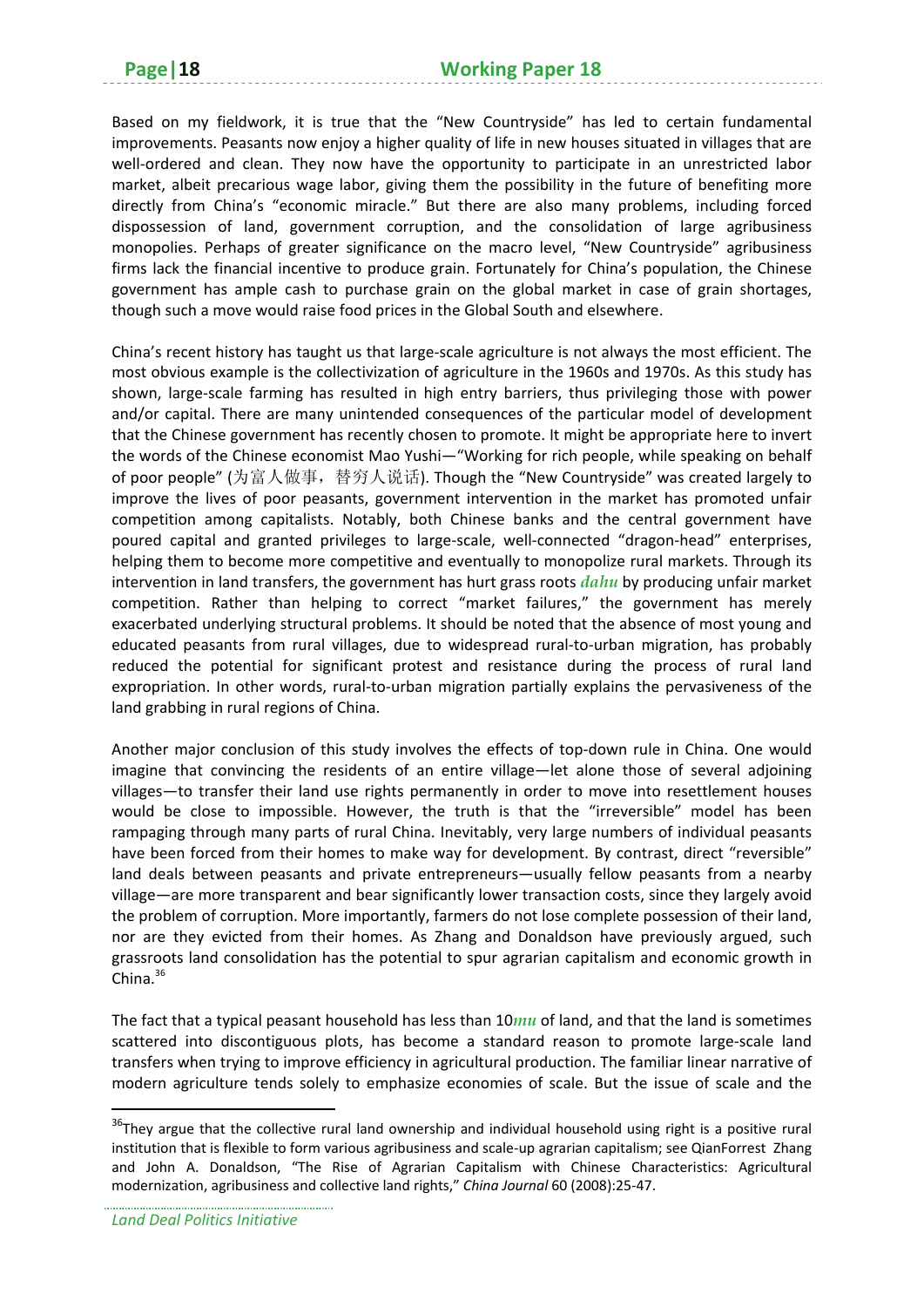problem of farming discontiguous land should not be conflated. The problem of scale can be resolved through *ad hoc* "reversible" land deals that do not require active government involvement. Where the government may play a more useful role is in adjusting the allocation of land to diminish fragmentation. Peasants have been complaining for years about this problem, and expressing the desire to have contiguous allocations of land.

Although the fragmentation of land is now problematic, it had once made perfect sense. When collectivized agriculture was replaced by the Household Responsibility System in the early 1980s, planners took into account variations in land fecundity, convenience of water access, and distances between peasant households and farm land. The goal was the fair allocation of land to each rural household. Everybody got some good fertile land and some less fertile land, some land close to water and some not so close, and some land near their homes and some further away. One residual problem with this system is that one *mu* of less‐fecund land was sometimes counted as 0.8 *mu* or less, which has caused some confusion among central planners involved in land transfers today. But the more significant problem has been the fragmentation of household land allocations.

But issues of equality in land distribution are not what they once were. A 75‐year old informant, who has held the position of "group head" for more than 30 years in a village in Beishan county, pointed out that extensive use of chemical fertilizers and of new agricultural machinery has diminished the link between land quality and grain output. Furthermore, over the past decade, a system of paved roads has been established across rural China, and farmers increasingly own motorized vehicles or electric bicycles. Thus, the distance between one's home and one's field is no longer as important an issue as it used to be. It would be possible for villages to organize land swaps so that individual households can farm contiguous land.

Although the Chinese state has tended to believe that farmers are incapable of increasing output without large-scale government involvement, the peasants I have encountered have shown a great capacity to experiment with new approaches, new crops, and new technologies. Peasants have taken advantage of the great affordability and availability of agricultural machinery and herbicides. I have often observed small-scale landholders renting agricultural machinery to plough, harvest, and transport produce. Household farmers have also adopted new agricultural practices, including "broadcast sowing" (撒播), dramatically reducing labor requirements. And, finally, peasants have arranged "reversible" land deals on their own, improving efficiency without extensive government involvement.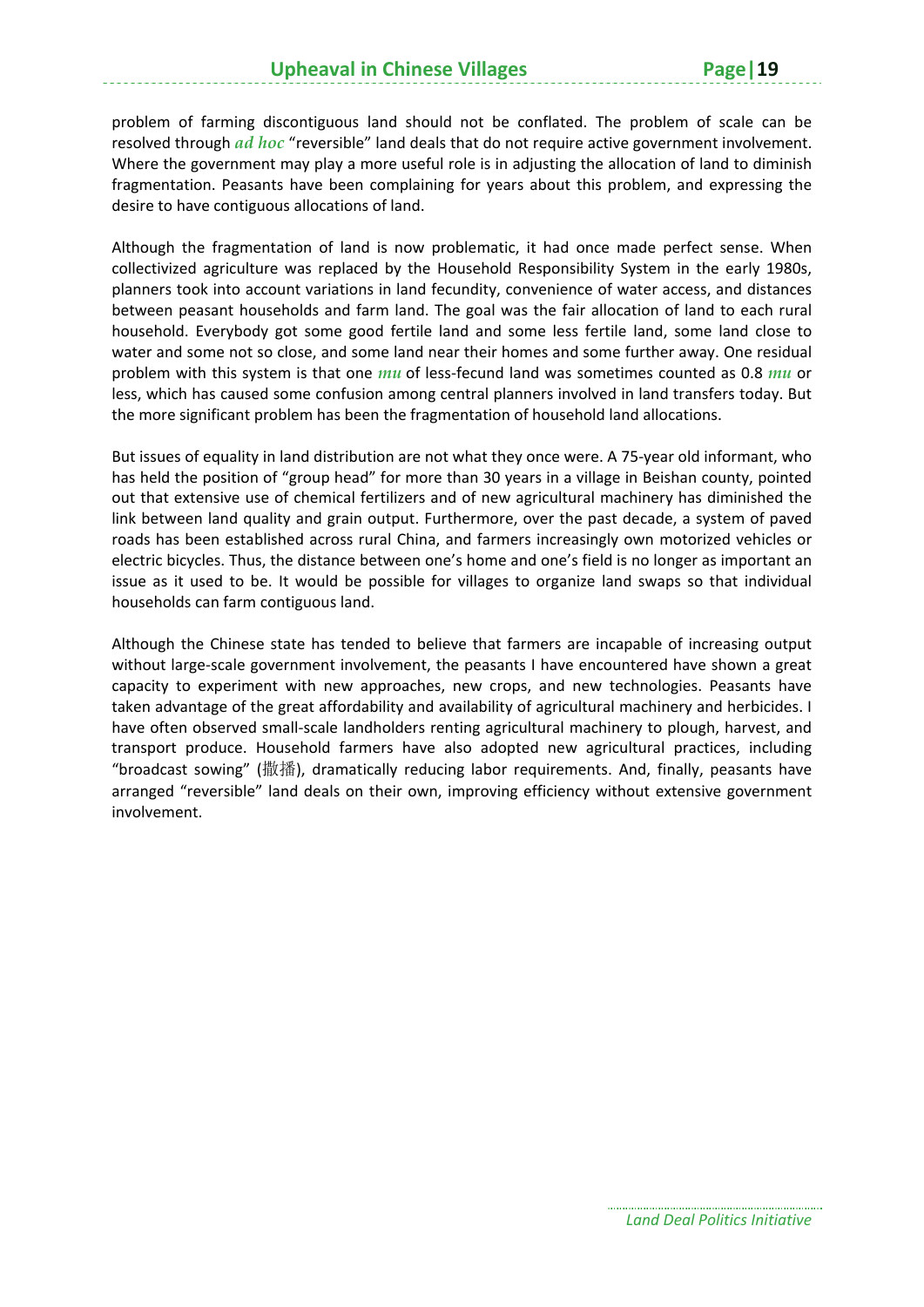| Region  | dahu#          | agribusiness type                  | total<br>$land$ ( $mu$ ) | worker<br>wages<br>(RMB/day) | rent paid<br>(RMB/year) | ownership   | year<br>establ. | lease<br>length<br>(years) | relationship<br>withgov. officials   | owner is<br>local resident? | owner<br>background              | <b>Communist</b><br>Party<br>member? |
|---------|----------------|------------------------------------|--------------------------|------------------------------|-------------------------|-------------|-----------------|----------------------------|--------------------------------------|-----------------------------|----------------------------------|--------------------------------------|
|         |                |                                    |                          |                              |                         |             |                 |                            |                                      |                             |                                  |                                      |
|         | 1              | poultry                            |                          |                              |                         | private co. | 2008            |                            | county official                      | yes                         | county official                  | yes                                  |
|         | 2              | hybrid-rice<br>strain<br>research  | 400                      | 70                           | 500                     | private co. | 2007            | 5                          | no relation                          | no                          | engineer                         | no                                   |
| Nanshan | 3              | horticulture                       | 1,458                    | 70                           | 700                     | private co. | 2010            | 15                         | good friends of                      | yes                         | <b>TVE</b>                       | yes                                  |
| County  | 4              | fruits& vegetables                 | 200                      | 70                           | 700                     | cooperative | 2012            | 10                         | no relation                          | yes                         | migrant returnee                 | no                                   |
|         | 5              | hybrid seed farm                   | 11,000                   | 70                           | 480                     | private co. | 2007            | 3, 5, 14                   | in partnership with                  | yes                         | Township agricult.<br>specialist | yes                                  |
|         | 6              | World theme<br>Rural<br>park       | 23,900                   | 40                           | 360                     | private co. | 2007            | 18                         | multiple relationships               | yes                         | <b>TVE</b>                       | yes                                  |
|         | $\overline{7}$ | pig farm                           | 5                        | 40                           | O(family land)          | household   | 2007            | N/A                        | no relation                          | yes                         | grassroots<br>veterinarian       | no                                   |
|         | 8              | pig farm                           | 10                       | 40                           | 1000*                   | household   | 2007            | 10                         | no relation                          | yes                         | grassroots<br>veterinarian       | no                                   |
| Beishan | 9              | herbal<br>Chinese<br>medicines     | 96                       | 40                           | 900                     | household   | 2009            | $\overline{3}$             | no relation                          | yes                         | peasant                          | no                                   |
| County  |                | pig farm                           | $\overline{2}$           | 40                           | 0 (family land)         | household   | 1996            | N/A                        | no relation                          | yes                         | peasant                          | no                                   |
|         | 10             | pig farm                           | $\overline{2}$           | 40                           | 0 (family land)         | household   | 2007            | N/A                        | no relation                          | yes                         | peasant                          | no                                   |
|         | 11             | boar farm                          | 33                       | 40                           | 1000                    | private co. | 2012            | 5                          | relative of                          | yes                         |                                  |                                      |
|         | 12             | chicken<br>free-range<br>farm      | 15                       | 40                           | 700                     | household   | 2011            | $\overline{3}$             | no relation                          | yes                         | peasant                          | no                                   |
|         | 13             | chicken egg farm                   | 26.6                     | 40                           | 900*                    | private co. | 2007            | 13                         | no relation                          | yes                         | migrant returnee                 | no                                   |
|         | 14             | Flour factory/cows/<br>pigs/grapes | 230                      | 40                           | 650                     | private co. | 2000            |                            | state grain distrib.<br>staff member | yes                         | military veteran                 | yes                                  |

#### **Table I. Nanshan and Beishan County Agribusiness Firms (***Dahu)* **Described in the Study**

\*\*Township and

Notes \* Rent is based on 2012 contract.

/ No data.